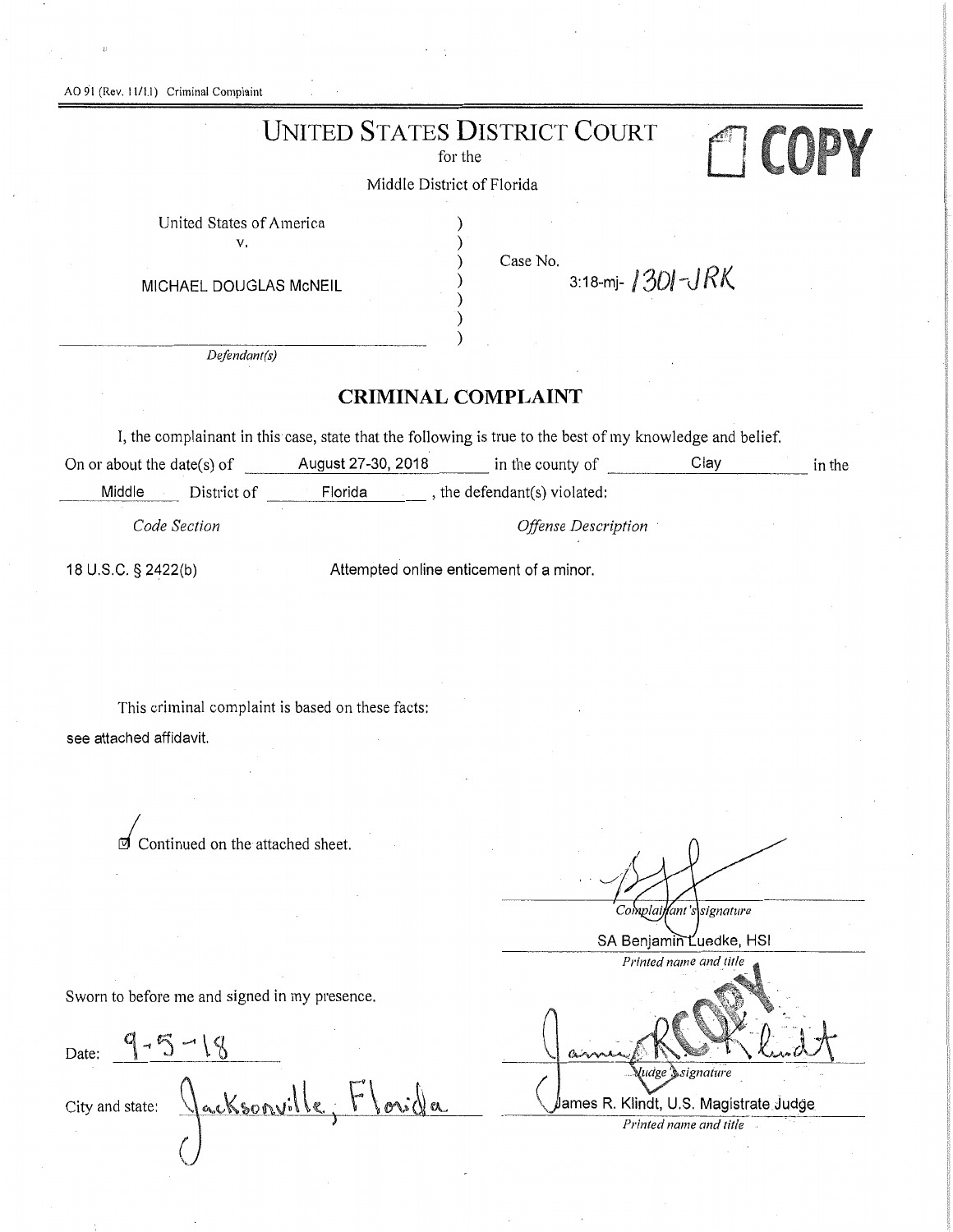#### **AFFIDAVIT**

I, Benjamin Luedke, being duly sworn, state as follows:

1. I am a Special Agent (SA) with Homeland Security Investigations (HSI), the investigative arm of Immigration and Customs Enforcement (ICE), formerly known as the United States Customs Service. I have been assigned to the Office of the Assistant Special Agent in Charge, Jacksonville, Florida since August 2007. Prior to that, I was assigned to the Blaine, Washington office, beginning in July of 2002. I am a law enforcement officer of the United States and am thus authorized by law to engage in or supervise the prevention, detection, investigation or prosecution of violations of federal criminal law. I am responsible for enforcing federal criminal statutes under the jurisdiction of HSI, including violations of law involving the exploitation of children. I have attended the Basic Criminal Investigator School and the United States Immigration and Customs Enforcement Academy at the Federal Law Enforcement Training Center in Brunswick, Georgia, and I have received training in the area of Customs laws. In my capacity as a Special Agent, I have participated in numerous types of investigations, during the course of which I have conducted or participated in physical surveillance, undercover transactions and operations, historical investigations, extradition cases and other complex investigations. Prior to my employment with HSI, I worked as a federal police officer with the U.S. Capitol Police from June 2000 to March 2002. Since

Nez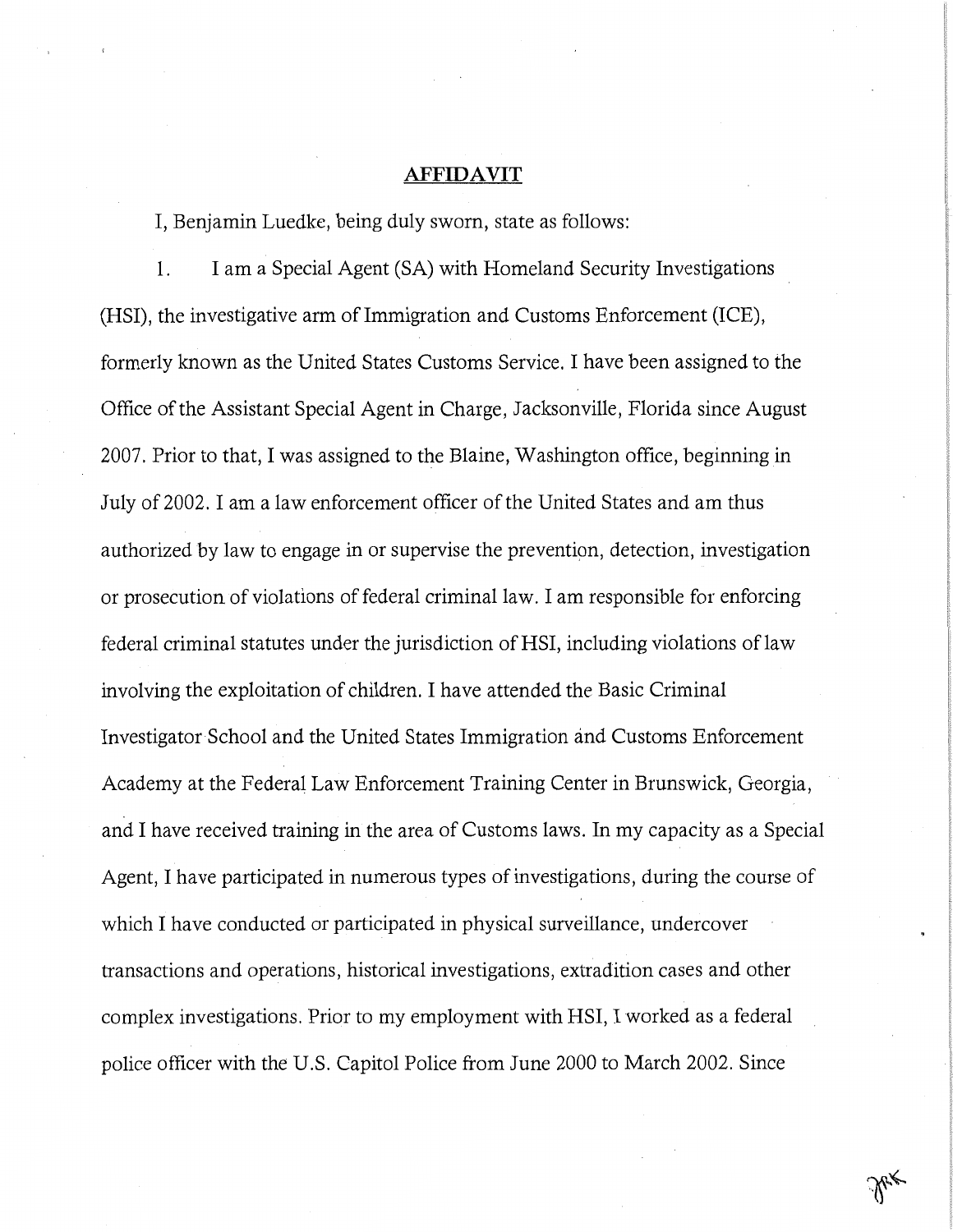becoming a Special Agent, I have worked with experienced Special Agents and state and local law enforcement officers who also investigate child exploitation offenses.

2. I have investigated and assisted in the investigation of criminal matters involving the sexual exploitation of children that constituted violations of Title 18, United States Code, Sections 2251, 2.252, 2252A, 2422, and 2423, as well as Florida state statutes that criminalize sexual activity with minors and other methods of child sexual exploitation. In connection with such investigations, I have served as case agent and have served as an undercover agent in online child exploitation cases. Specifically, during the course of my official duties, I have assumed the persona of a minor child or an adult relative of a minor child and engaged in online conversations with adult individuals who expressed interest in engaging in illegal sexual activity with minor children. During the course of my investigations, I have worked closely with members of the local child exploitation task force comprised of agents and officers from HSI, the Federal Bureau of Investigation (FBI), the Florida Department of Law Enforcement (FDLE), the Jacksonville Sheriffs Office (JSO), the St. Johns . County Sheriffs Office (SJSO), and the Clay County Sheriff's Office (CCSO), among other agencies. These agencies routinely share information involving the characteristics of child sex offenders as well as investigative techniques and leads. As a federal agent, I am authorized to investigate and assist in the prosecution of

2

grex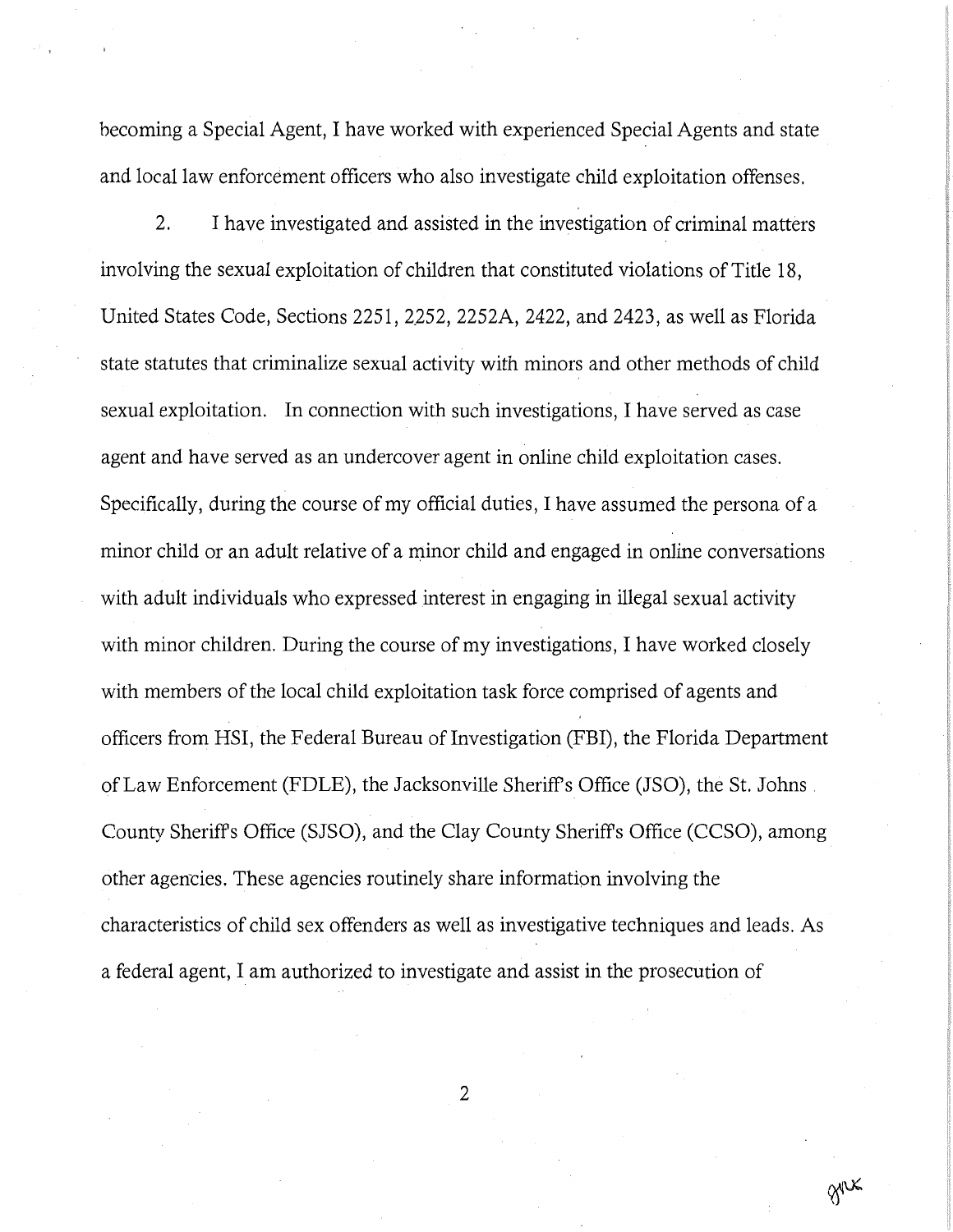violations oflaws of the United States, and to execute search warrants and arrest warrants issued by federal and state courts.

3. The statements contained in this affidavit are based on my personal knowledge, as well as on information provided to me by experienced Special Agents and other law enforcement officers and personnel. This affidavit is being submitted for the limited purpose of establishing probable cause for the filing of a criminal complaint, and I have not included each and every fact known to me concerning this investigation. I have set forth only the facts that I believe are necessary to establish probable cause to believe that MICHAEL DOUGLAS McNEIL has committed a violation of Title 18, United States Code, Section 2422(b), that is, attempted online enticement of a minor.

4. I make this affidavit in support of a criminal complaint against MICHAEL DOUGLAS McNEIL, that is, during the period from on or about August 27, 2018 through on or about August 30, 2018, in the Middle District of· Florida, MICHAEL DOUGLAS McNEIL, using a facility of interstate commerce, that is, by cellular telephone and computer via the internet, did knowingly and willfully attempt to persuade, induce, entice, and coerce a person whom MCNEIL believed had not reached the age of 18 years to engage in sexual activity for which a person can be charged with a criminal offense under the laws of the state of Florida, that is, the crime oflewd or lascivious battery upon a person 12 years of age or older

3

Ж≁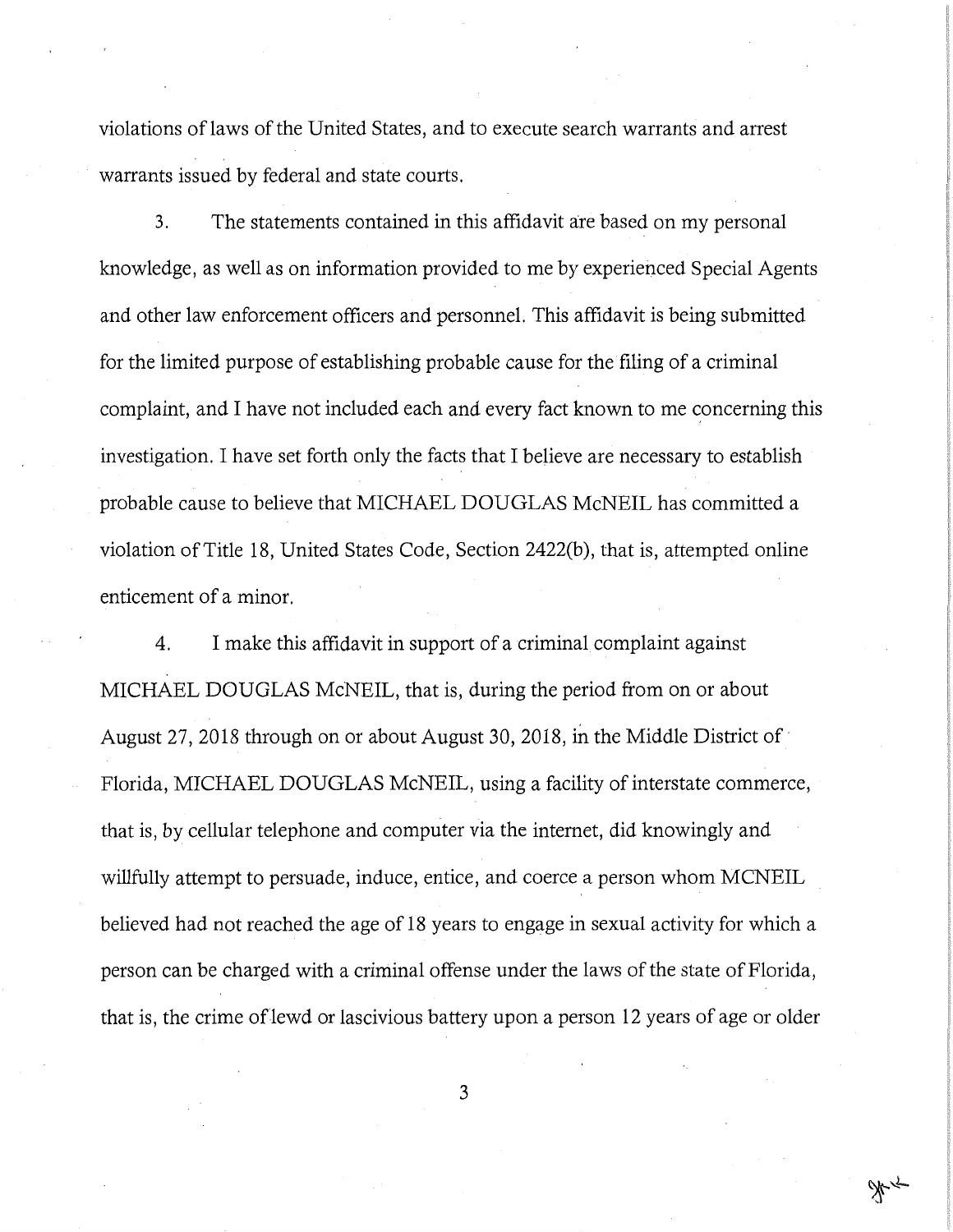but less than 16 years of age, in violation of Sections 800.04(4)(a), Florida Statutes, all in violation of Title 18, United States Code, Section 2422(b).

5. On August 29, 2018, I spoke with Detective Ryan Ellis with the Clay County Sheriffs Office (CCSO), Internet Crimes Against Children Unit, and he provided information about an ongoing investigation of MICHAEL DOUGLAS McNEIL for violations of Florida statutes involving child sexual exploitation. Detective Ellis advised that CCSO Detective Christopher Garrison was the undercover officer involved in this investigation. I know both Detective Ellis and Detective Garrison are sworn CCSO Deputy Sheriffs who are assigned to the CCSO Internet Crimes Against Children Unit, are members of the North Florida ICAC and therein conduct investigations involving internet crimes against children. The investigation resulted in the arrest of MICHAEL DOUGLAS McNEIL on August 30, 2018, in Orange Park, Clay County, Florida. I was present for and personally observed the arrest of McNEIL.

6. On August 30, 2018, I continued to discuss the details of this investigation with Detectives Garrison and Ellis. On the same day, they advised me of, in substance and among other things, the following:

a. On August 25, 2018, Detective Garrison was acting in the capacity of an undercover officer and began conducting an online undercover operation designed to identify and target adult individuals who were seeking to make

4

Spek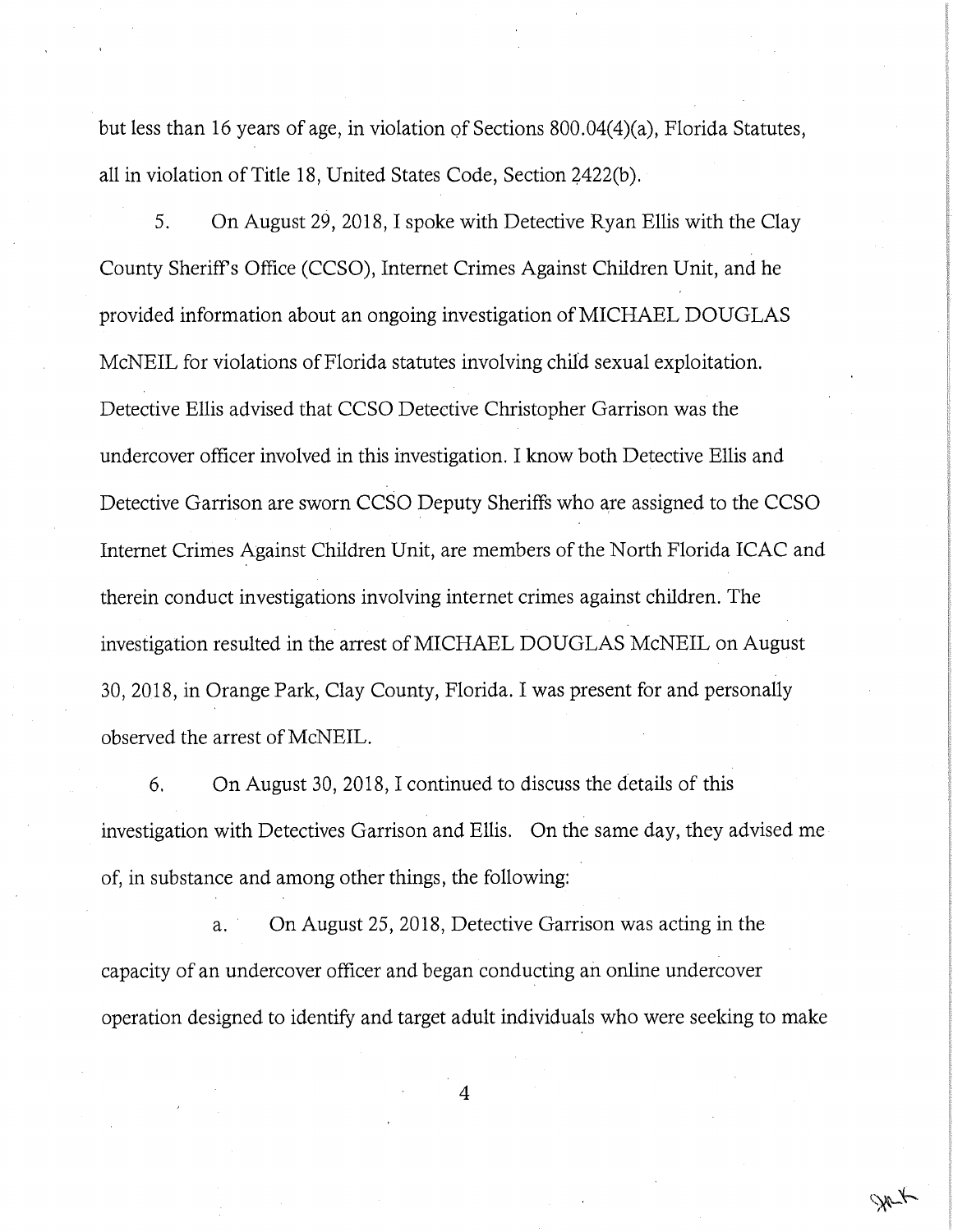contact with and engage in illegal sexual activity with minor children. While working online in an undercover capacity, Detective Garrison created an online post using a particular chat application. Based on my training and experience, I know that this particular application allows individual users to meet online, engage in conversation, and exchange photos. Detective Garrison posted a photo (in the form of a "meme") that depicted what appeared to be a newly married couple standing with several children and cutting a wedding cake, with a message that read "My adopted niece and I are looking for family fun." In this investigation, Detective Garrison planned to and did in fact assume the persona of an individual who was the uncle of a 12 year old deaf female child.

b. On August 27, 2018, an individual who later referred to himself as "Mark," and who was subsequently identified as McNEIL, began actively contacting Detective Garrison's undercover persona. The conversation between the undercover Uncle persona used by Detective Garrison, hereafter referred to as "UC," and the user "Mark" began on August 27, 2018 and continued until August 28, 2018 within the particular online application and then continued via text message on August 29 and 30, 2018. Detective Garrison made copies of and preserved as evidence the posts and messages on the online application and the text messages exchanged between the UC and "Mark," identified as McNEIL.

5

gry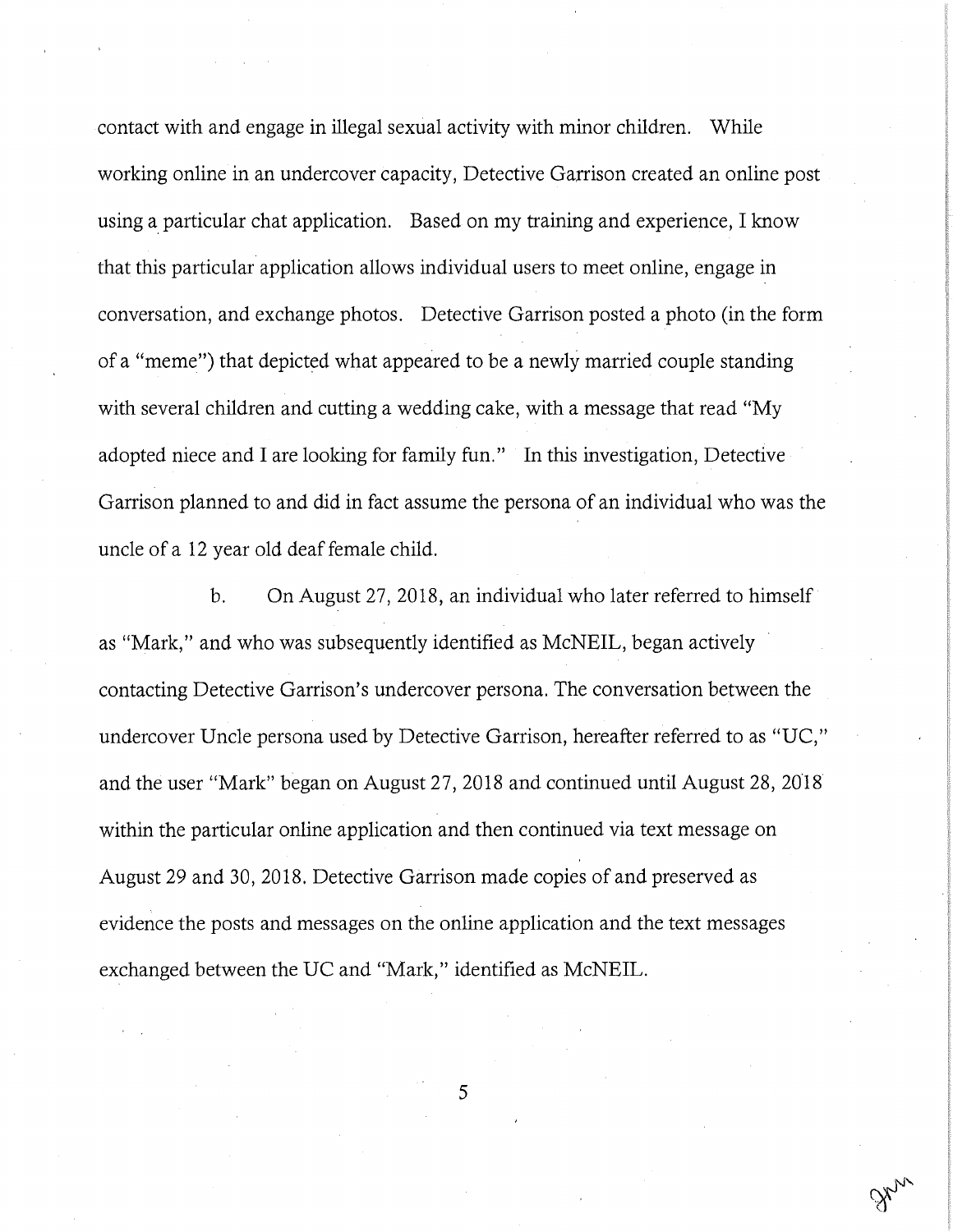7. On August 30, 2018, I received copies of the all on the online communications between UC and "Mark," identified as and referred to below as McNEIL, from Detective Garrison. I have reviewed these messages and learned the following:

a. On August 27, 2018 at 0906, UC received a response to his initial meme post (referred to above) that read, "Share her with me". Later that same day, at 1911, UC responded by typing, "She's 12 years old. Is that ok?" There were no other online communications between McNEIL and UC on that day.

b. On August 28, 2018, online communications resumed starting at 0744 via the particular online application and are set forth below:

| McNEIL: Pic? |           |
|--------------|-----------|
|              | And when? |
|              | Today?    |

UC: Maybe. I'm heading into work. HMU sometime after 6

McNEIL: Pie of her? Have yall played before? ? I'm very interested

UC: I'm a lil busy right now. HMU sometime after 6 if ur still interested

McNEIL: Can I see what she looks like Lol nothing?

UC: I'm still at work

McNEIL: You don't have a pic on your phone?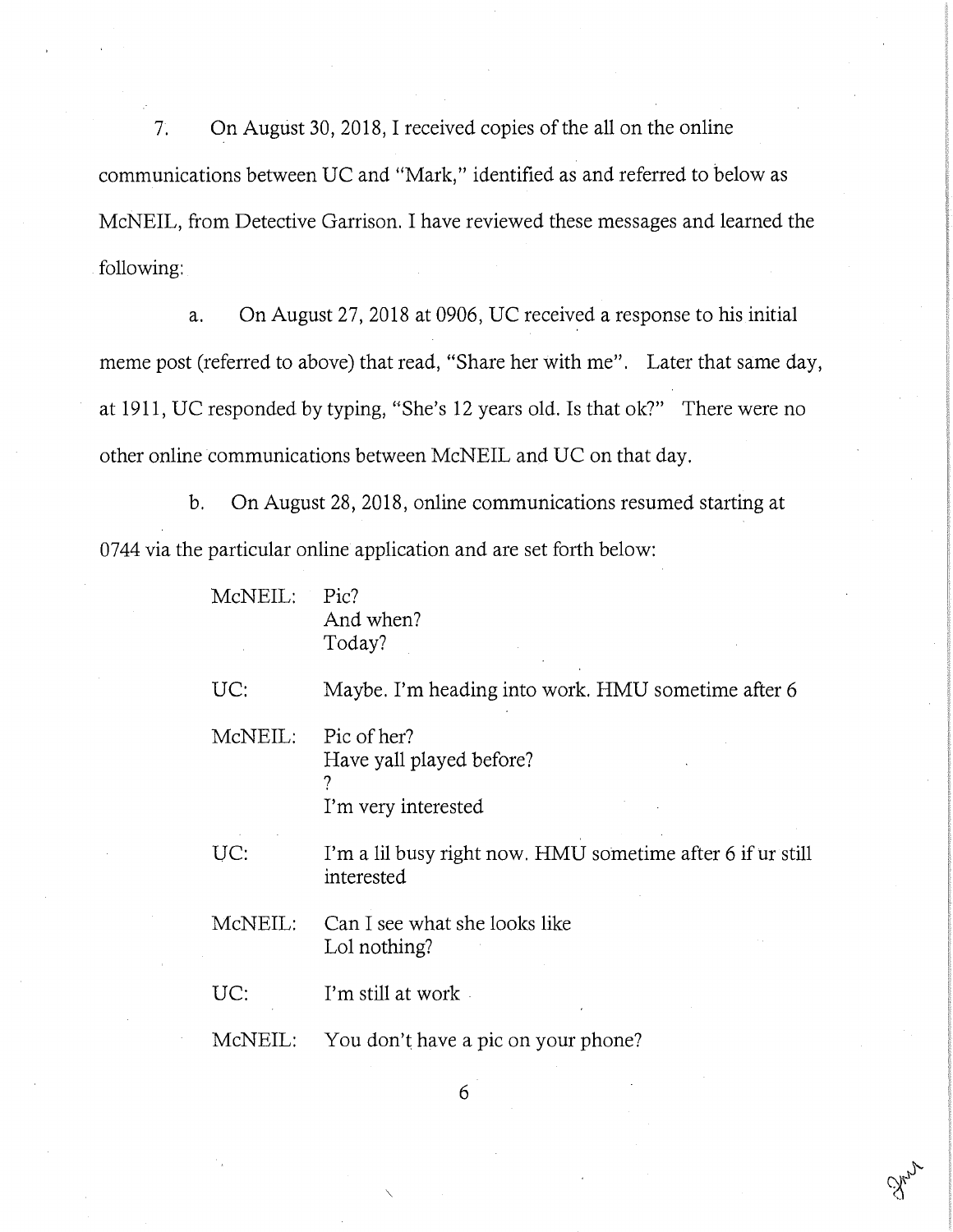McNEIL: Almost off?

UC: Yup

McNEIL: Ok good Pie?

[UC sent McNEIL a non-pornographic photo depicting a young female]

| McNEIL: | Have you played with her                                      |
|---------|---------------------------------------------------------------|
| UC:     | Yes I have                                                    |
| McNEIL: | She can handle it?<br>What side of jax?                       |
| UC:     | Yeah she can<br>I'm in OP                                     |
| McNEIL: | Any naughty pics of her?                                      |
| UC:     | I can't do that. Don't want to get in trouble for kiddie porn |

McNEIL: Lol, you're not a cop are you? Just need to make sure somehow

[McNEIL sent a picture of an adult male holding his erect penis]

| UC:     | No and if u have reservations we can stop chatting right<br>now                                                                |
|---------|--------------------------------------------------------------------------------------------------------------------------------|
| McNEIL: | No, just want to make sure its been a fantasy of mine<br>Does she live with you?<br>Can you take a normal pic of her with you? |
| UC:     | Yeah she does. I adopted her a few months ago. Her mom<br>died in feb                                                          |
| McNEIL: | Nicebeen playing with her tight little pussy?                                                                                  |

 $20$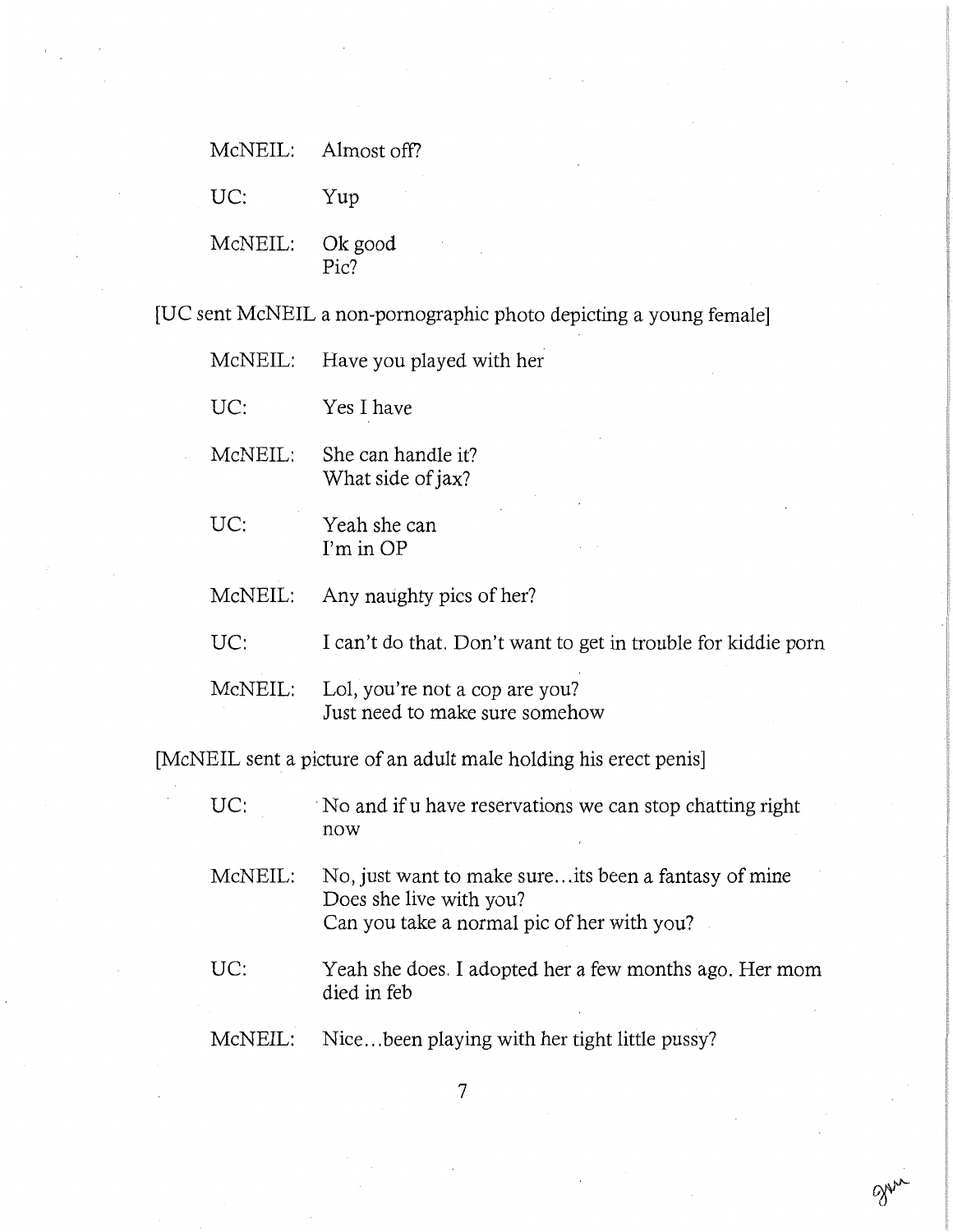## UC: I have. Do u like that?

- McNEIL: Very much I would love to feel it Can i?
- UC: Im interested. But I wanna lay down ground rules. What else are your intentions?

McNEIL: What's the rules?

UC: I wanna see how far you're planning to go

McNEIL: How far can i

UC: I just wanna make sure you're not going to hurt her

McNEIL: Has she been fucked? You'll be there right?

UC: She has. And I just wanna watch. Nothing weird if that's cool?

McNEIL: That's ok with me I have a big cock that may hurt

UC: I saw. I just wanna make sure u r gentle

McNEIL: I will be

UC: ok

McNEIL: Take a pie of her now?

[UC sent a non-pornographic photo of a young female]

UC: She's is bed right now. But here's one I took last night

Xr.

McNEIL: What does she say about you fucking her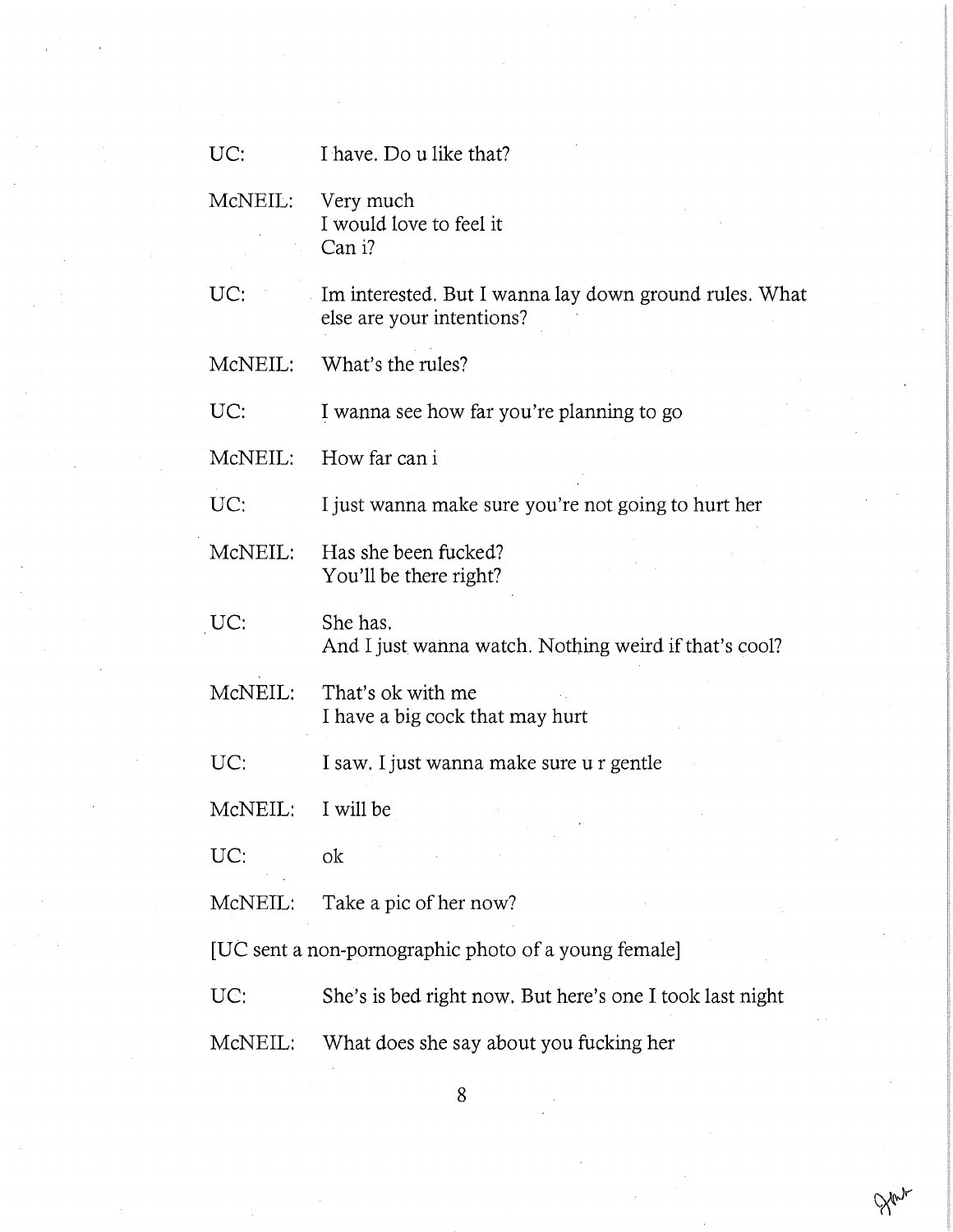UC: Not much. She's deaf. And I haven't learned sign language

McNEIL: Lol, its just you and her?

UC: yeah, Just us

McNEIL: Lucky guy;)

UC: I am. We're good for each other

McNEIL: What time are good to.come play?

UC: I'm gonna be busy at work tomorrow. Thursday morning I have to take her to drs appt but I'm gonna keep her home from school thursday and Friday. What works for u?

McNEIL: I can come. thursday and Friday morning

UC: We have an appt at 8 Thursday morning shouldn't take too long. HMU if ur still interested. How close r u to OP?

McNEIL: I'm not too far, 20 min...military

UC: Ok

McNEIL: One big favor? To be on the safe side?

UC: What's that?

McNEIL: Take a pie of her sleeping? And where can I cum?

- UC: Not gonna happen right now As for the 2nd? We can talk about that later.
- McNEIL: Lol ok, so Thursday morning? And how was it being with a young girl?

9

gare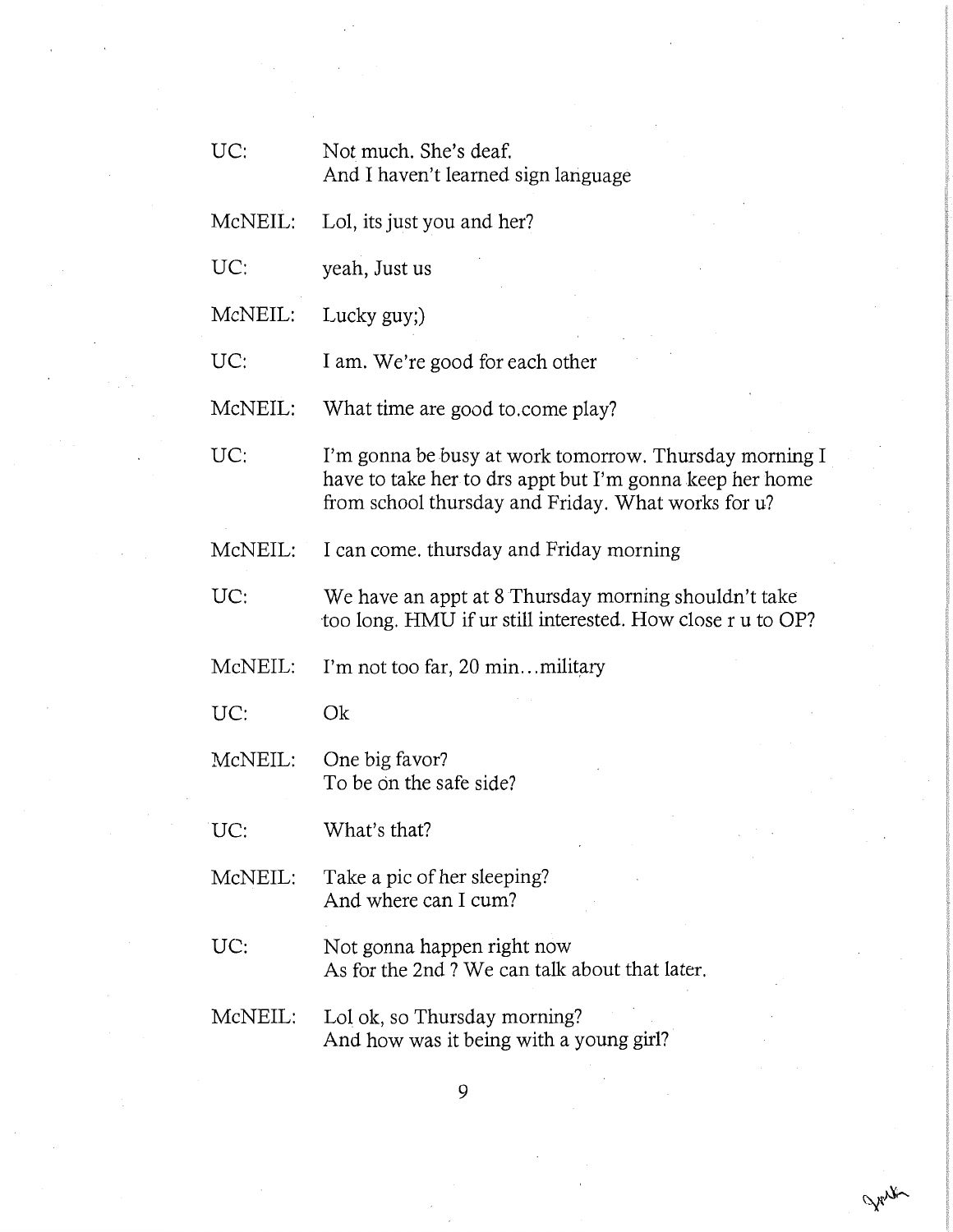## I want to know how it was

McNEIL: Leave me your number?

UC: 352 XXX XXXX

McNEIL: Im.mark btw UC: I'm mike. Nice to meet u

McNEIL: This could be a good thing! Excited

UC: Me too Can u text me or give me ur  $#$ . That way I know who is texting me

McNEIL: 757XXXXXXX

UC: Ok Thanks. Talk to ya later

McNEIL: Sounds good bro

c. During the period from August 29, 2018 and continuing through August 30, 2018, UC and McNEIL continued the conversation via text messaging. During this period, UC and McNEIL exchanged approximately 239 text messages. I have reviewed all of these messages.

d. On August 29, 2018, at 0803, UC received a text message sent to his undercover telephone number 352 XXX XXXX from telephone number 757XXXXXXX used by McNEIL that read "Here's my number". At 0809, UC replied and typed "Got it. Thanks." The following text messages were then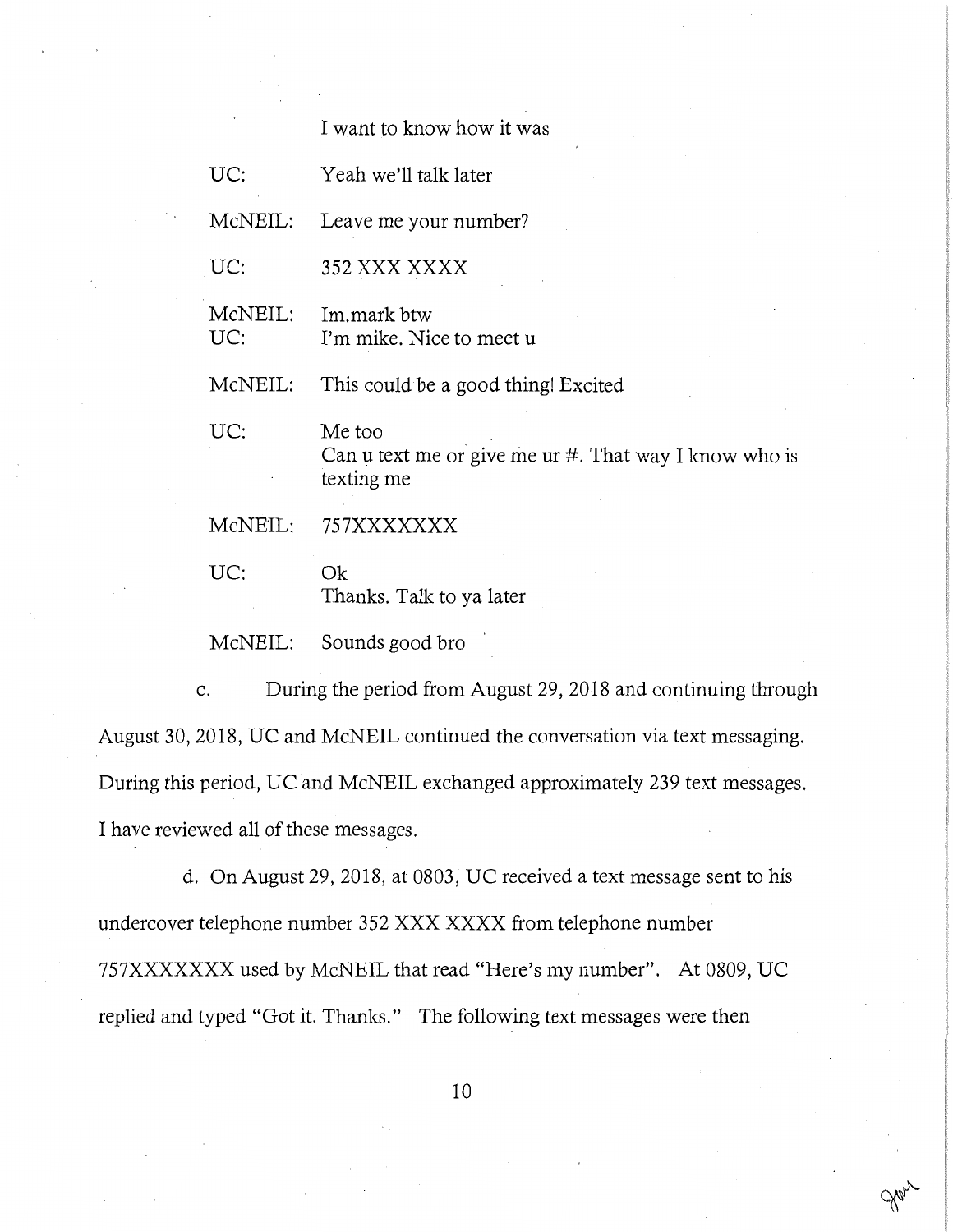exchanged between UC and McNEIL using these two telephone numbers:

UC: She's already there. I'm headed to work

McNEIL: Gotcha Yall home?

UC: Not yet. I'm heading home right now. Had to work late I'll be home in about 20 minutes. I'll text u back

McNEIL: Ok

UC: I'm back at the house. What you up to?

McNEIL: Not much... keeping her home tomorrow?

UC: Yeah. I got to take her to dr appointment in the morning. But we will be home later Are you off tomorrow?

McNEIL: Yea I go in at noon

UC: U still plan on coming over tomorrow?

McNEIL: Is that cool

UC: Yeah. Of course Can I ask? What all do u plan on doing ? U there?

McNEIL: What do you want to see

? What have you done with her

 $UC:$  All kinds of stuff. But that's family business what I do with her. But I'm just needing to know what u plan on doing so I can make sure she is prepared

Slove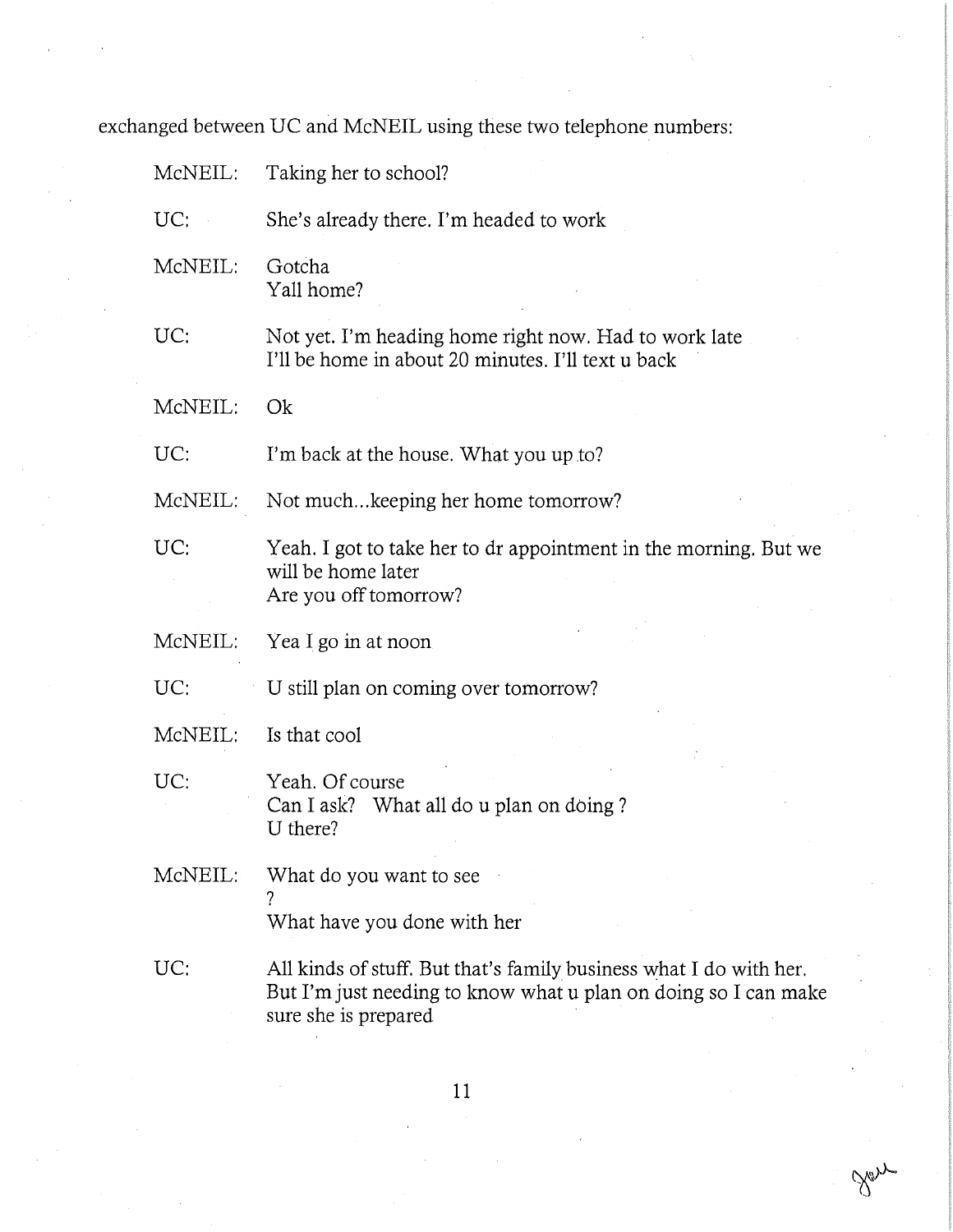McNEIL: Lol, what do you want to see then What do you want to watch?

UC: Let's cut to the chase. U seem like a cool dude. Let me know what ur game for I know what to expect and what I need to prepare for

McNEIL: Feels like a setup lol

UC: Setup for what?!?

McNEIL: Because this is an illegal fantasy lol... just need to feel more comfortable Cari you go in the room.and take a pie of her or show me something?

UC: I get it. But I'm risking a lot myself I can't send any nude pies of her U want of pie of her sleeping?

McNEIL: Just a normal pie of her now laying in bed Yes

UC: Hang on

McNEIL: Do you have nudes of her? Can you just tell me some of what you tried? Im down Is that ok?

[UC sent McNEIL a photo depicting a person lying on her side covered with two blankets. Only the top portion of the person's head is visible above the covers.]

UC: Sorry was having trouble sending it

McNEIL: Got it

UC: Did u get the pic? I don't know if it went through

12

 $\partial\mathscr{H}_n$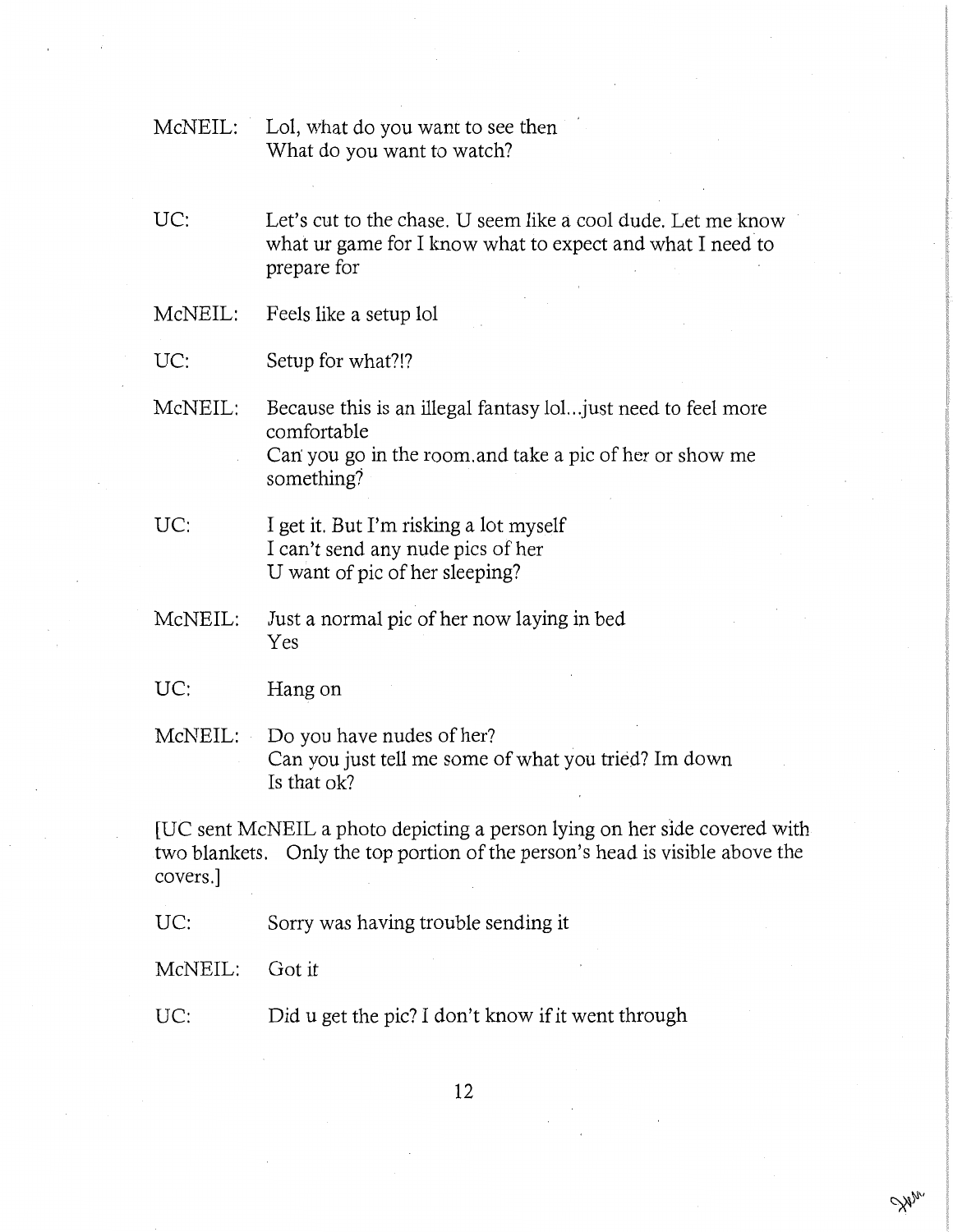| McNEIL: | I got it<br>Can you tell me something you triedput me at ease                                                              |
|---------|----------------------------------------------------------------------------------------------------------------------------|
| UC:     | Like I told u before I have played with her pussy                                                                          |
| McNEIL: | Ok good. what was her reaction?                                                                                            |
| UC:     | She seemed to like it. She smiled                                                                                          |
| McNEIL: | Nicewhat time tomorrow                                                                                                     |
| UC:     | Appointment is at 8. Hopefully done in about an hour. Wanna<br>say meet around 10?                                         |
| McNEIL: | Yea<br>Have lube?                                                                                                          |
| UC:     | No I don't since she is 12 she is still kinda tight. She will need it.<br>And condoms<br>I can't risk her getting pregnant |
| McNEIL: | Gonna join?                                                                                                                |
| UC:     | U need to bring some                                                                                                       |
| McNEIL: | I'll text you around 930                                                                                                   |
| UC:     | No. I just wanna watch. I hope that's ok                                                                                   |
| McNEIL: | Yes that's fine<br>Text u tomorrow                                                                                         |
| UC:     | Cool. I am looking forward to it                                                                                           |
| McNEIL: | Me too                                                                                                                     |
| e.      | On August 30, 2018 at 0749, UC received a text message sent to                                                             |

his undercover telephone number 352 XXX XXXX from telephone number

13

you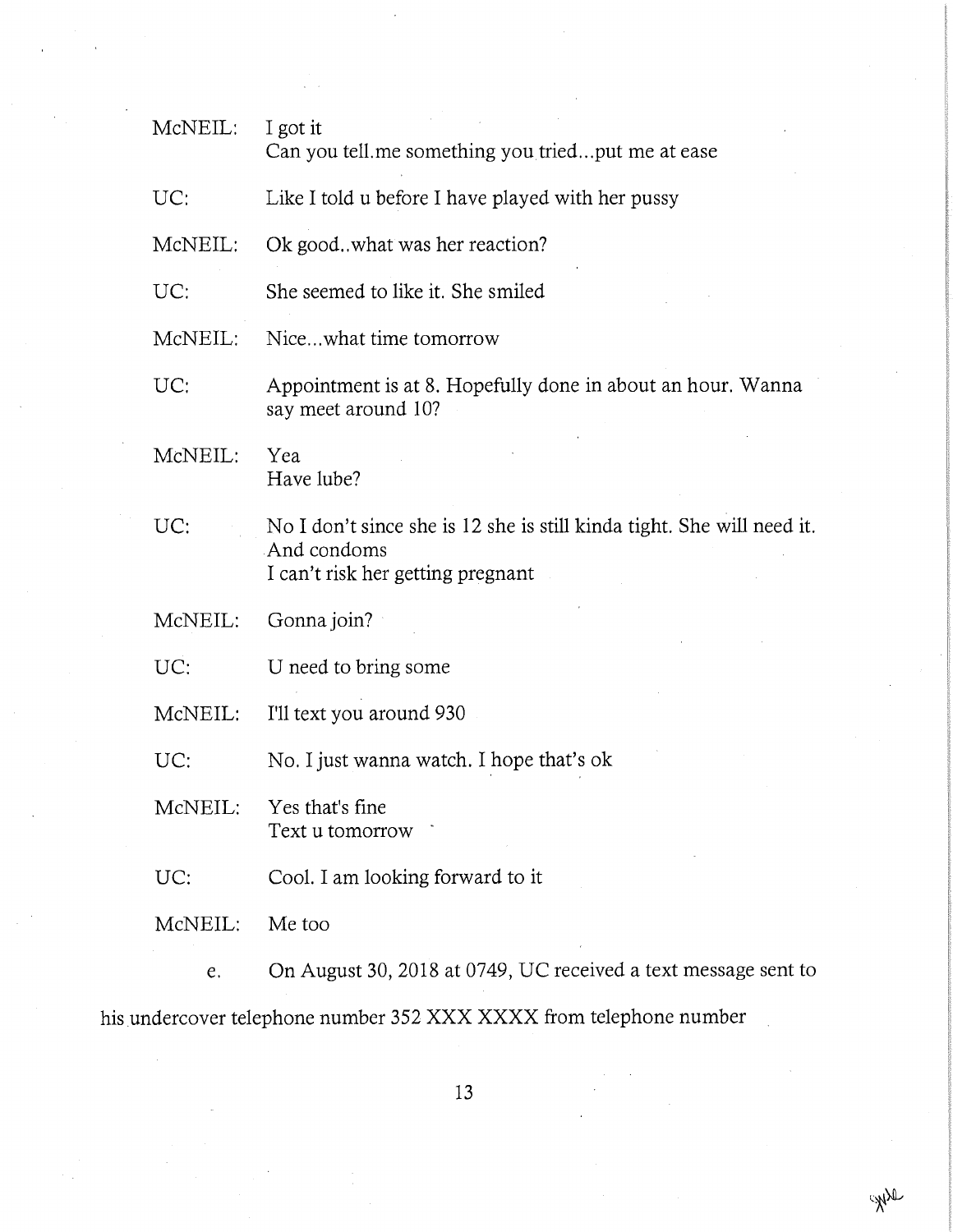757XXXXXXX used by McNEIL that read "How is she this morning". At 0755, UC received a second text message from telephone number 757XXXXXXX that read "Tell her about today?" At 0806, UC replied with a text message that read "She's good and well rested. Heading into drs office". The following text messages were then exchanged between UC and McNEIL using these two telephone numbers:

McNEIL: Where do you live? Cano see a pie of her now?:) \*I ?

UC: Hey sorry it took a lil longer than expected

McNEIL: Everything good?

- UC: Yup they were backed up U good?
- McNEIL: Pie? And yea
- UC: Hey before we get started I want to meet u in a public place first. Just to make sure everything is cool
- McNEIL: That's fine...she with you?

UC: I'm gonna keep her at the house

McNEIL: She with you now?

UC: Yeah I'm about to drop her off at the house Look I just wanna meet first to make sure everything is cool. Will help bring down my anxiety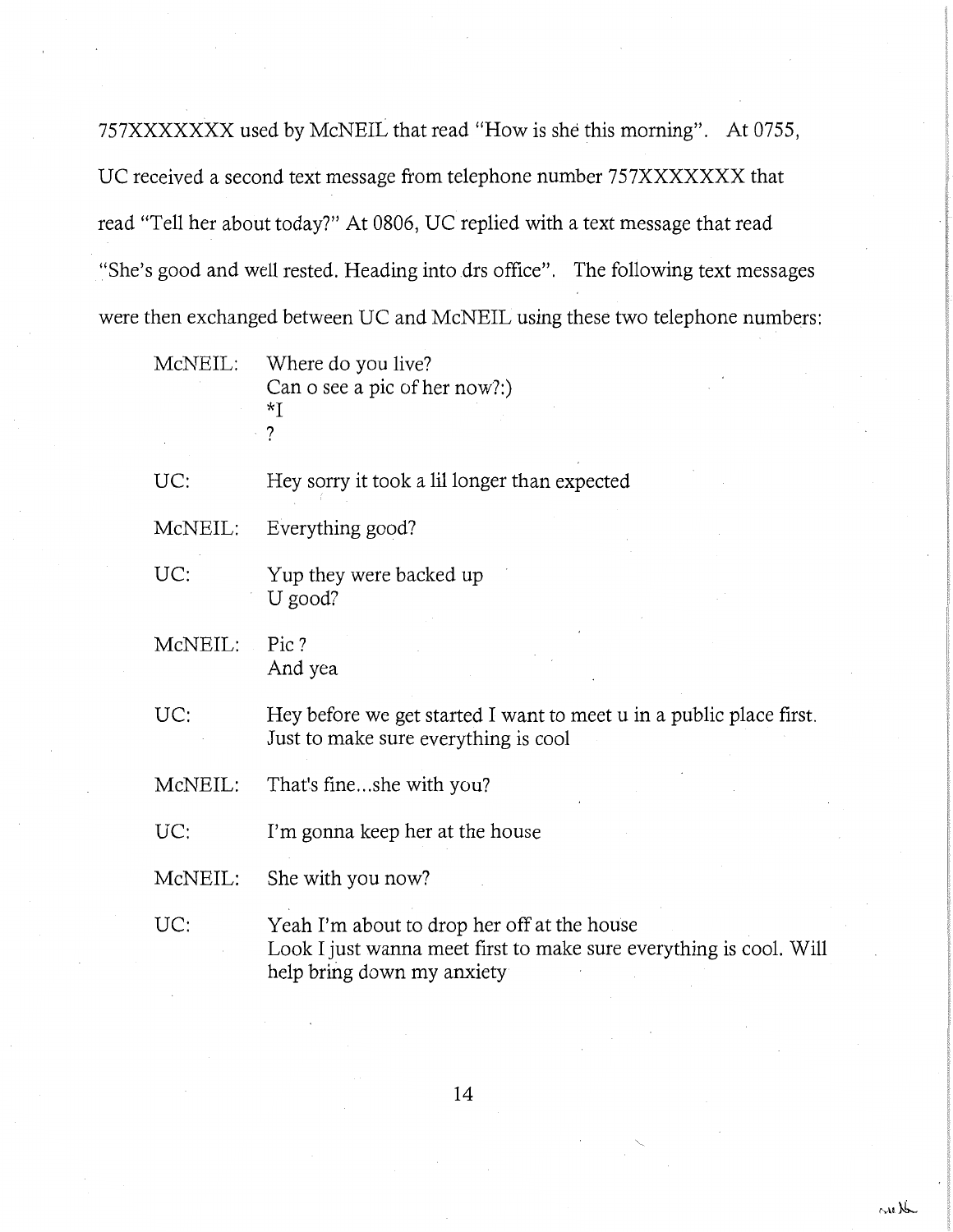- McNEIL: I need one more.pic...im.nervous as fuck lol...can you take a pic of you touching her ass or pussy over her panties ... dont have to show her face
- UC: Man I are making me nervous with these pics I mean u are I'm not so sure about any more pics
- McNEIL: Lol, but they put me at ease ... and it shows me that you are real and not a cop If I was a cop I wouldn't ask for pics like that Just puts my mind at ease

UC: I'm not gonna do anymore. U wanna meet or not?

- McNEIL: I do...where Where do you live
- UC: I live off constitution in OP there's a Starbucks nearby
- McNEIL: What do you drive?
- UC: White Chevy 1500
- McNEIL: Ok cool its gonna take me 30 min to get to that side of town
- UC: Cool u familiar with this area?
- McNEIL: Used to work over there
- UC: Cool. I'll be wearing a black Star Wars T-shirt and blue jeans
- McNEIL: Ok, leaving shortly
- $UC:$  Ok. What u driving?
- McNEIL: Black jeep
- UC: Ok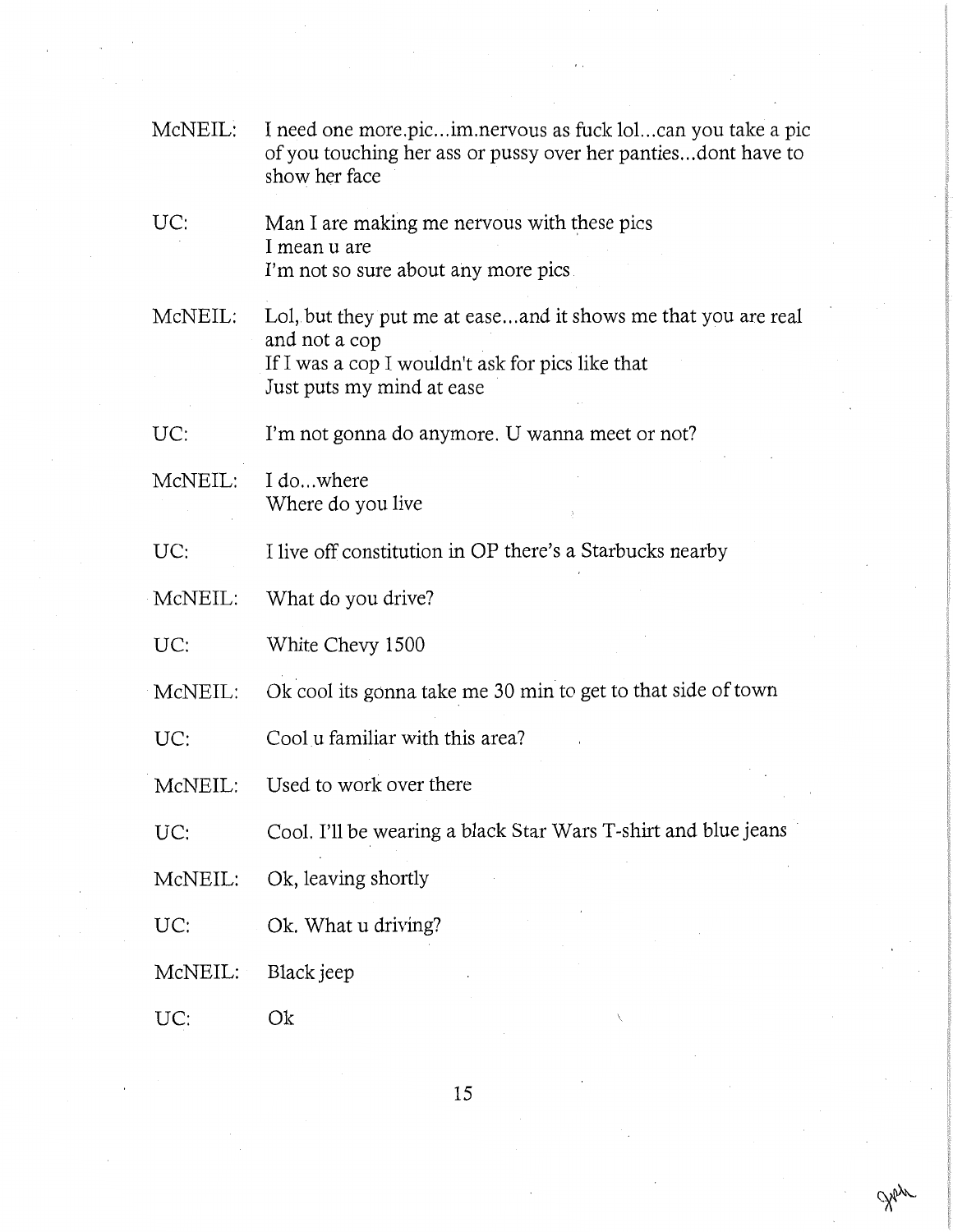McNEIL: So is sharing her a fantasy of yours?

UC: What r u gonna be wearing?

McNEIL: Teal shirt and brown shorts

UC: I guess it is

McNEIL: You can trust me man...im.just curious

UC: I hope so. I'm risking a lot here

McNEIL: So am I Does she know?

UC: Not really. She is deaf and I haven't really learned a whole lot of signing. But she will be fine She likes to make me happy

McNEIL: Nice...tried this before?

UC: Only once. However it was someone I knew already

McNEIL: UC: Howd it go? Hey don't forget to bring that stuff

McNEIL: I cant have kids ... can I have her bare. Feel like itll work better

UC: I don't know man. I don't really know u. If she gets pregnant I have too many questions to answer

McNEIL: I got snipped...no chance

UC: U understand I can't just take ur word for it. Can u bring some! Can you stop at a gas station? I'll get the lube I'm already here at Starbucks. I need u to get it bud

McNEIL: Lolok

I'll stop after we meet and we both feel better about it

Myr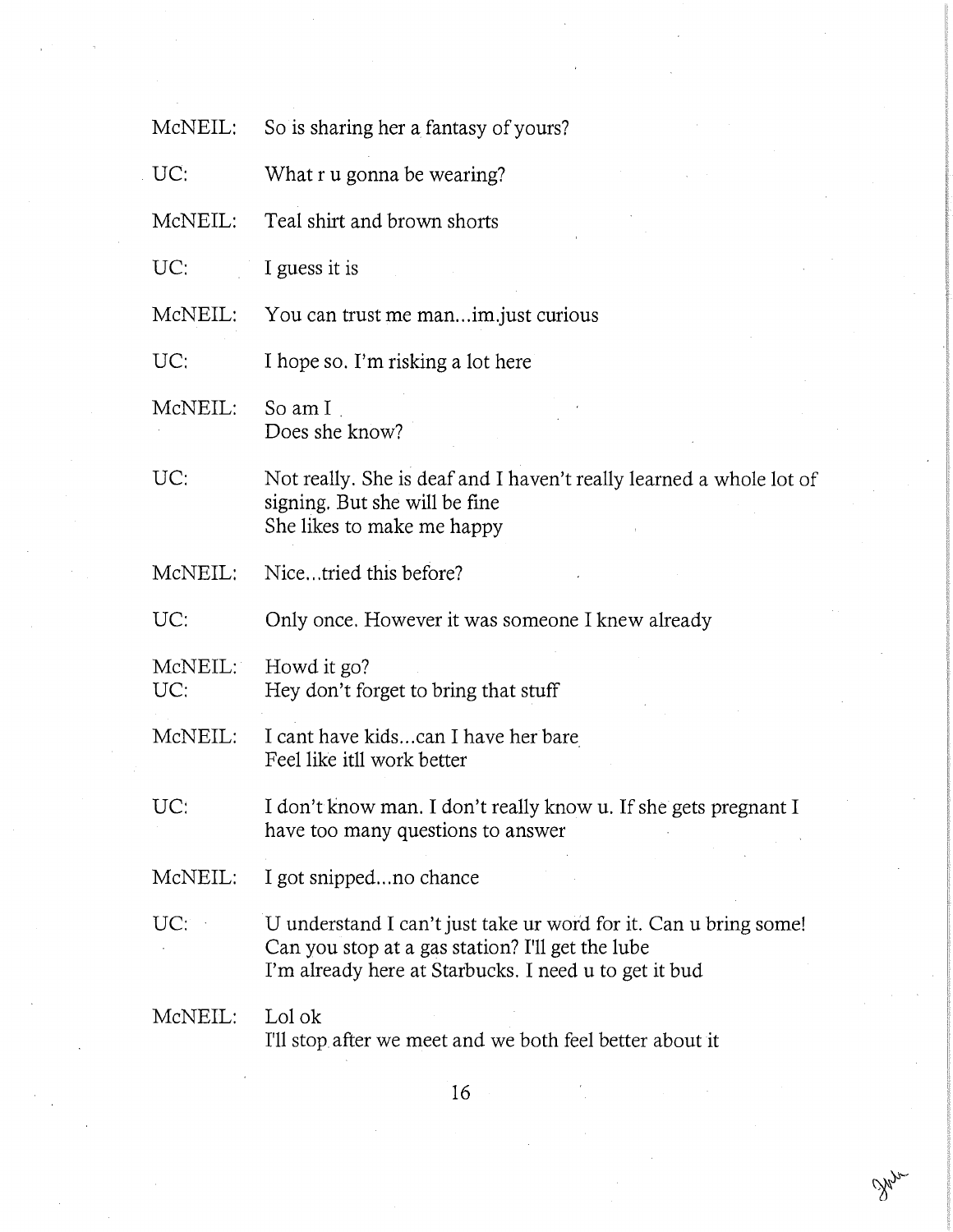| UC:            | Ok                                                                |
|----------------|-------------------------------------------------------------------|
| McNEIL:        | So howd it go with your buddy                                     |
| UC:            | It went very well $\odot$                                         |
| McNEIL:<br>UC: | Did his fit?<br>Yeah but he was kinda small                       |
| McNEIL:        | Lol<br>How did she react to it                                    |
| UC:            | She enjoyed it                                                    |
| McNEIL:        | Did she do anything else for him?                                 |
| UC:            | Like what?                                                        |
| McNEIL:        | Play with it, put her mouth on it                                 |
| UC:            | ?                                                                 |
| McNEIL:        | His dick                                                          |
| UC:            | Oh yeah sorry                                                     |
| McNEIL:        | Has she played with yours?;)<br>Gotta teach her lol               |
| UC:            | Yeah she has. We've played before. But I just wanna watch         |
| McNEIL:        | How do you want it to play out?                                   |
| UC:            | We'll talk about it here. I just wanna lay down some ground rules |
| McNEIL:        | Anything in particular                                            |
| UC:            | I just want to set some limitations.                              |
|                |                                                                   |

17

 $\cup_{\mathcal{V}_{2}}$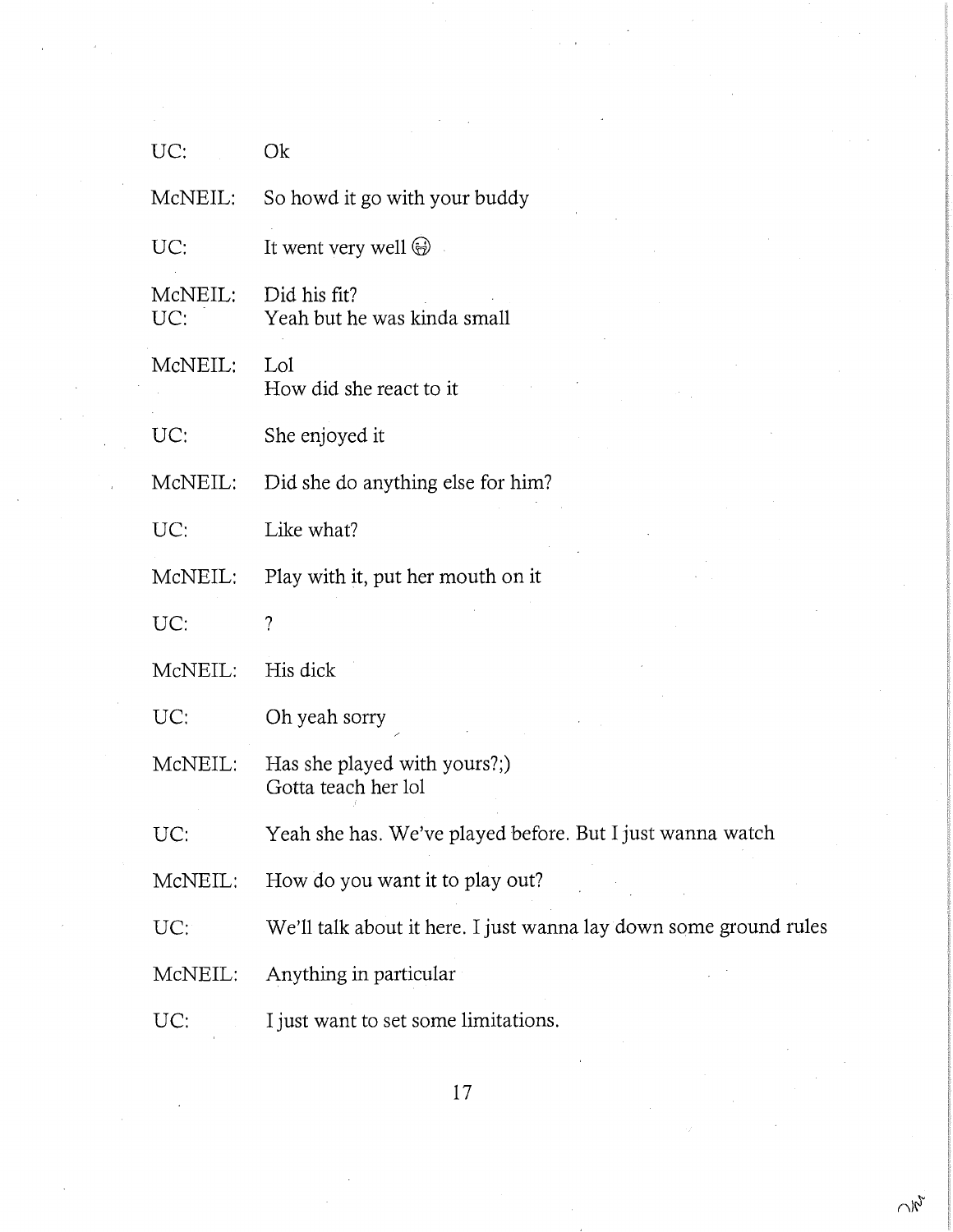| McNEIL: | On 295, trying to hurry. There was a wreck                                             |  |
|---------|----------------------------------------------------------------------------------------|--|
| UC:     | Ok                                                                                     |  |
| McNEIL: | So let's hear some of them                                                             |  |
| UC:     | I'd rather talk about it one on one                                                    |  |
| McNEIL: | Can I hear a little of how you want it to go? I'm curious and<br>excited               |  |
| UC:     | Slow it down bud. We will get to that                                                  |  |
| McNEIL: | Lol                                                                                    |  |
| UC:     | Lol                                                                                    |  |
| McNEIL: | So why whisper                                                                         |  |
| UC:     | I tend to find more like minded guys. And other places I get<br>reported and shut down |  |
| McNEIL: | Did anyone else message you                                                            |  |
| UC:     | I had a few interested. Only one other seems serious but he is out<br>of town          |  |
| McNEIL: | Has he done anything like this before?                                                 |  |
| UC:     | I think so. He hasn't been specific but he talks like he has<br>Have u?                |  |
| McNEIL: | Nice<br>A lot of guys fantasy                                                          |  |
| UC:     | So u haven't done this?                                                                |  |
|         | 18                                                                                     |  |
|         |                                                                                        |  |

got

McNEIL: Lol well I'm still on the road, what do you got?

UC: How much longer u gonna be?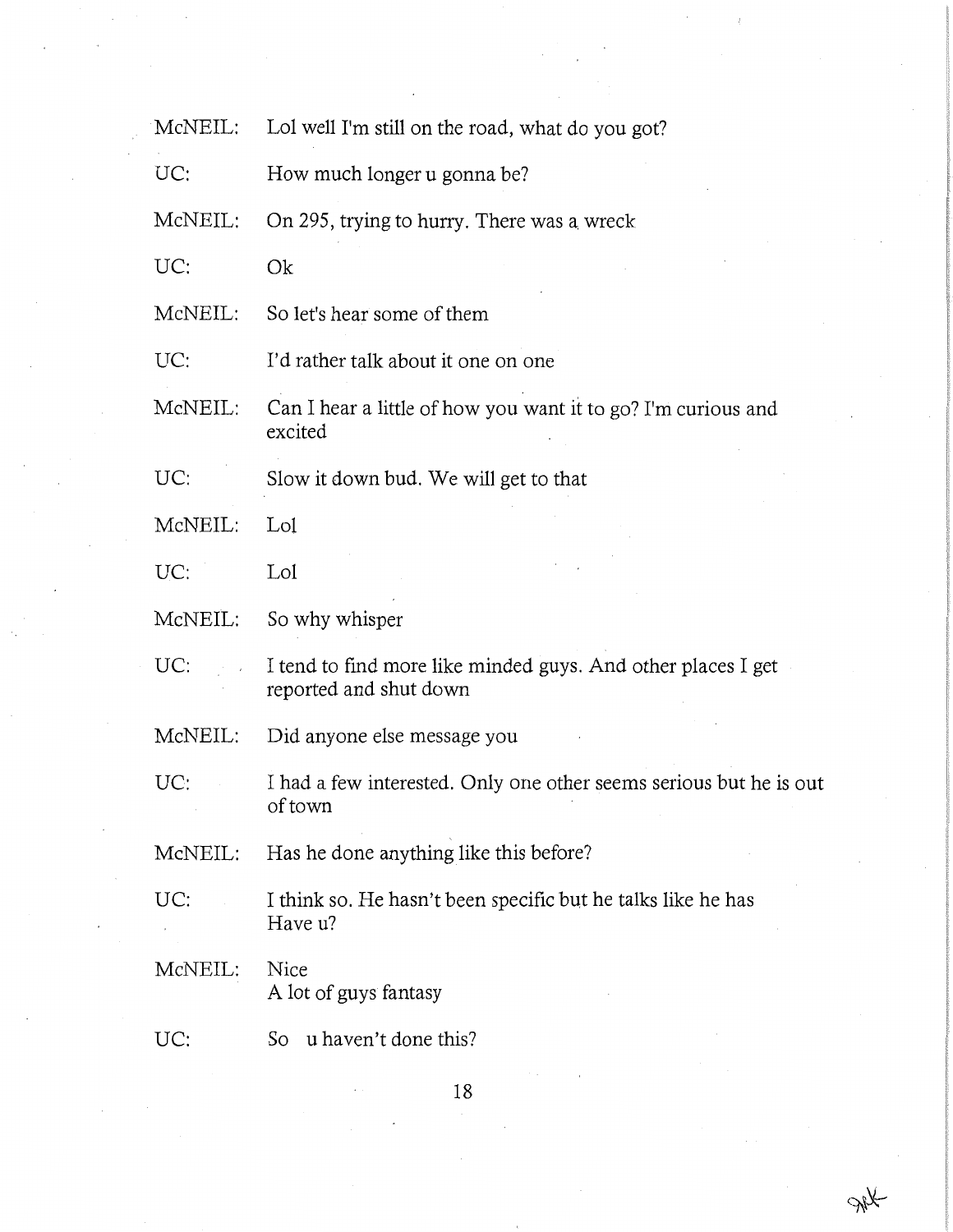| McNEIL: Nope |                                |
|--------------|--------------------------------|
|              | Not a lot of opportunities lol |

- UC: Ok I guess ur right What's the youngest u have been with?
- McNEIL: You played with her for a while? 15

UC: Cool

McNEIL: What about you

UC: She is the youngest

McNEIL: Was she 12 at the time

UC: U make thru the wreck yet?

McNEIL: Yea

UC: Yeah she had turned 12 about a week before

McNEIL: Lucky...you play often?

UC: We use to not as much recently.

McNEIL: Lol get tired of it?

UC: No just more into watching now

McNEIL: You jerk while watching

UC: Sometimes

McNEIL: Nice

UC: It is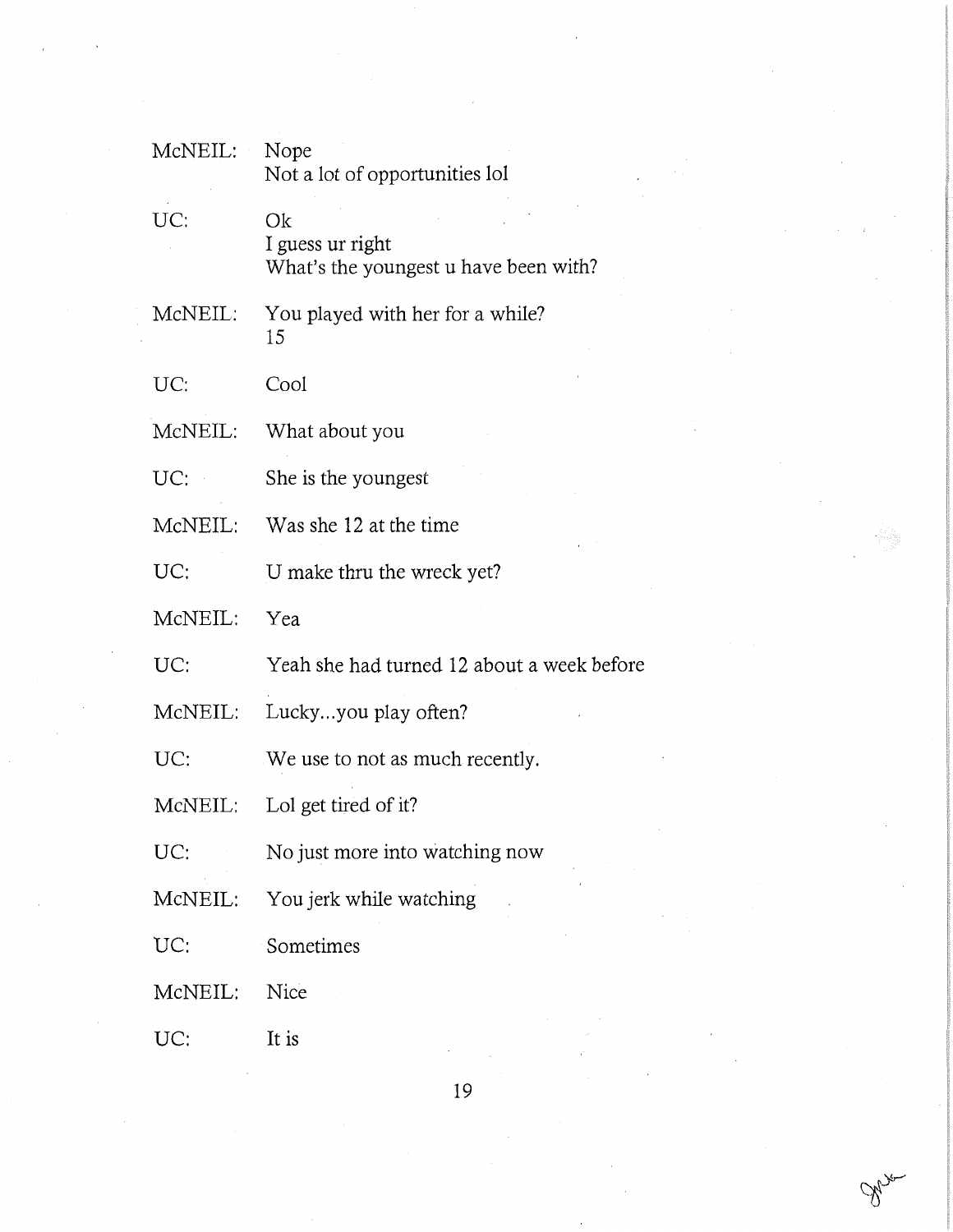- McNEIL: She can make you cum?
- UC: She has several times Hey man. U close?
- McNEIL: Sucking your dick she has? Yea on blanding

UC: Ok

McNEIL: Just curious

UC: What?

McNEIL: Has she made you cum by sucking

 $UC:$  A few times  $\bigcirc$ 

McNEIL: Lol nice

UC: Where ya at? Seems like forever Lol

McNEIL: Almost there lol

- UC: Ok
- McNEIL: Meet me at your truck?

UC: U here?

McNEIL: Pulling in

UC: U meet me inside. I'm next to the cashier I feel more comfortable with people around

McNEIL: Im.just nervous as fuck

20

 $\propto$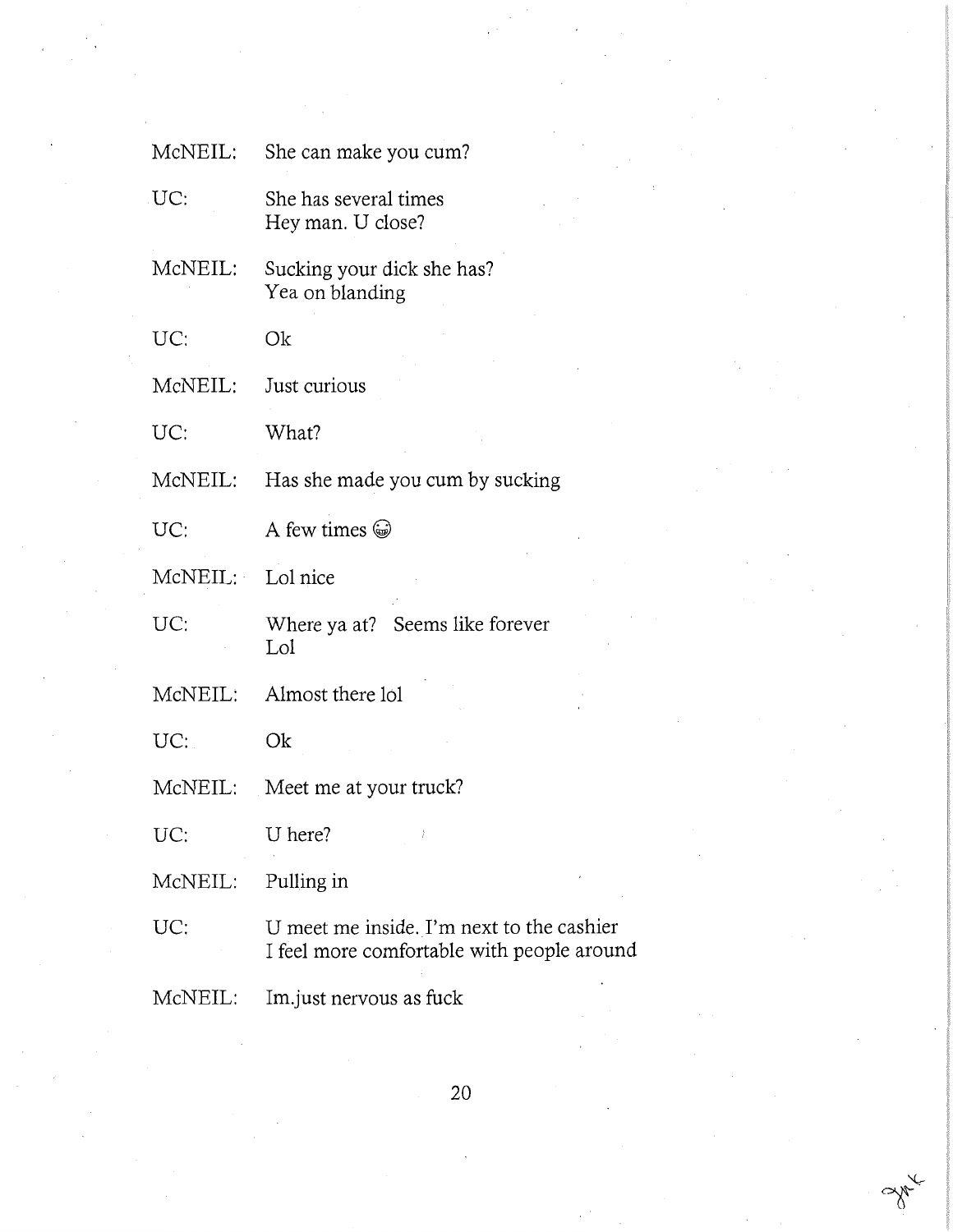UC: Me too Where u at I don't see u

McNEIL: Parked on the side by drivethrough

UC: Ok

McNEIL: Just nervous to meet and it be a setup lol

UC: Me too. That's why I picked a public place.

McNEIL: Lol, but if I was a cop I would already come in...and public wouldn't matter

UC U might be someone trying to rob me too.

McNEIL: Haha...true, but this is more serious than that

UC: This is the only way it's gonna work What kind of vehicle are u in?

McNEIL: Do you have something of her on your phone that would make me feel better?

UC: I have other pics of her. But now I feel like ur screwing with me. I hope ur not being fake

McNEIL: I'm really not man, I want this, but I need to feel comfortable Any naughty pics a cop wouldn't have? I'm real as can be

UC: I'm gonna walk to my truck. Do u see it?

McNEIL: Yea

UC: U see me?

McNEIL: Yea

UC: Now u wanna go inside or wanna keep dancing around?

21

John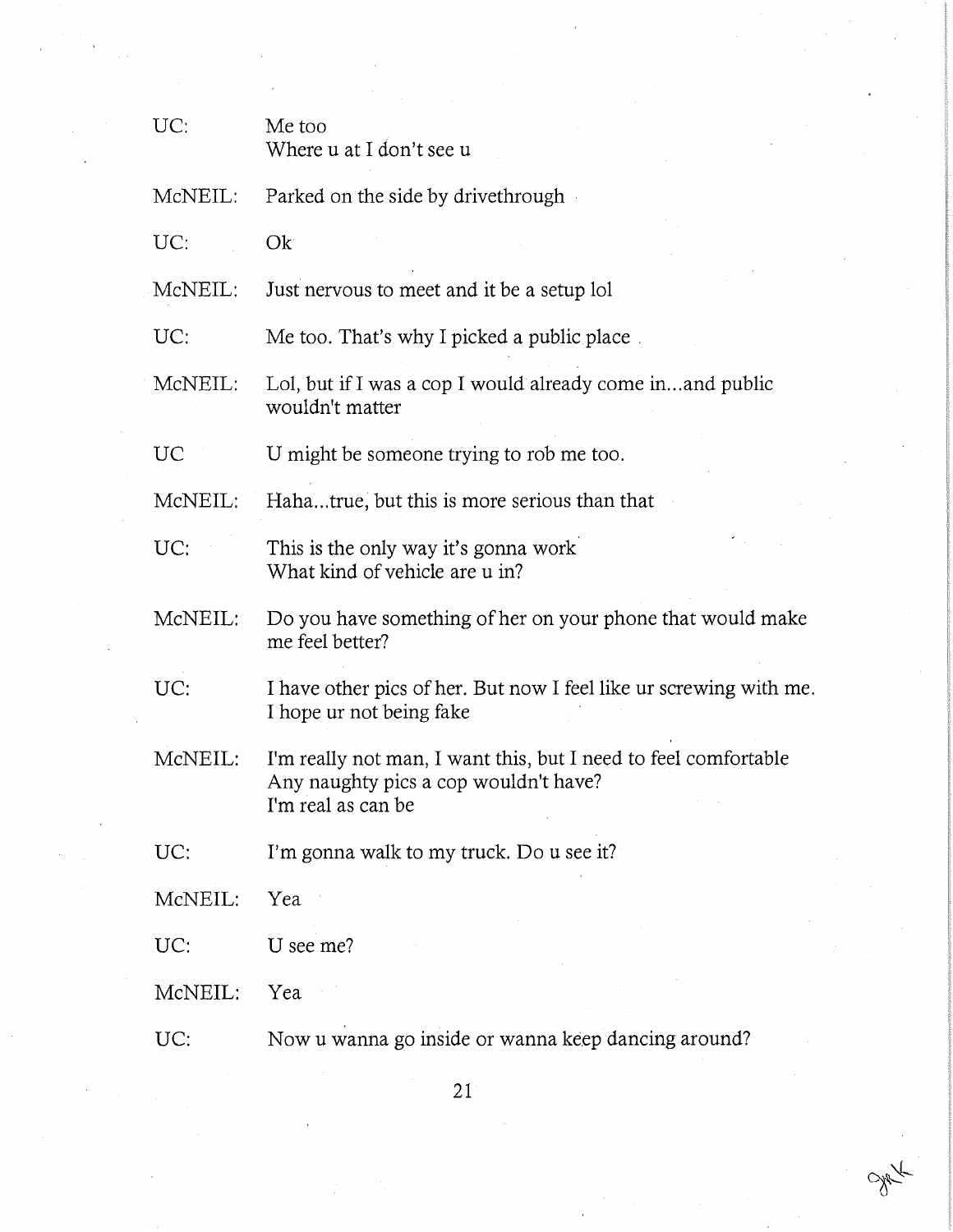|                | McNEIL: Can we talk outside                                                        |
|----------------|------------------------------------------------------------------------------------|
| UC:            | Sure meet me at my truck<br>Waiting                                                |
| McNEIL:<br>UC: | Fuck im.nervous<br>And I'm hot out here<br>Is that ur black Jeep next to the bank? |
| McNEIL:        | Im coming                                                                          |
| UC:            | Ok<br>sure?                                                                        |

8. The last text communication above from McNEIL occurred at approximately 1056. In order to intercept McNEIL, Detective Ellis and I, along with other law enforcement officers including Detective Garrison, had traveled to the Starbucks coffee house on Blanding Boulevard in Orange Park. From my vantage point inside the Starbucks, I observed Detective Garrison as he stood in the parking lot in front of the Starbucks awaiting the arrival of McNEIL. Shorty after the last text communication, I observed a gray Dodge Ram pick up truck bearing Florida license plate DKTX68 pull into the Starbucks parking lot from Blanding Boulevard and park a few spaces away from Detective Garrison as he (Garrison) stood in the parking lot outside of his vehicle. I observed the driver, who was confirmed and later identified as McNEIL, gesture to and make contact with Detective Garrison. I observed as Detective Garrison and McNEIL spoke for several minutes, and then McNEIL was placed under arrest. Later that same day, I ran a query for Florida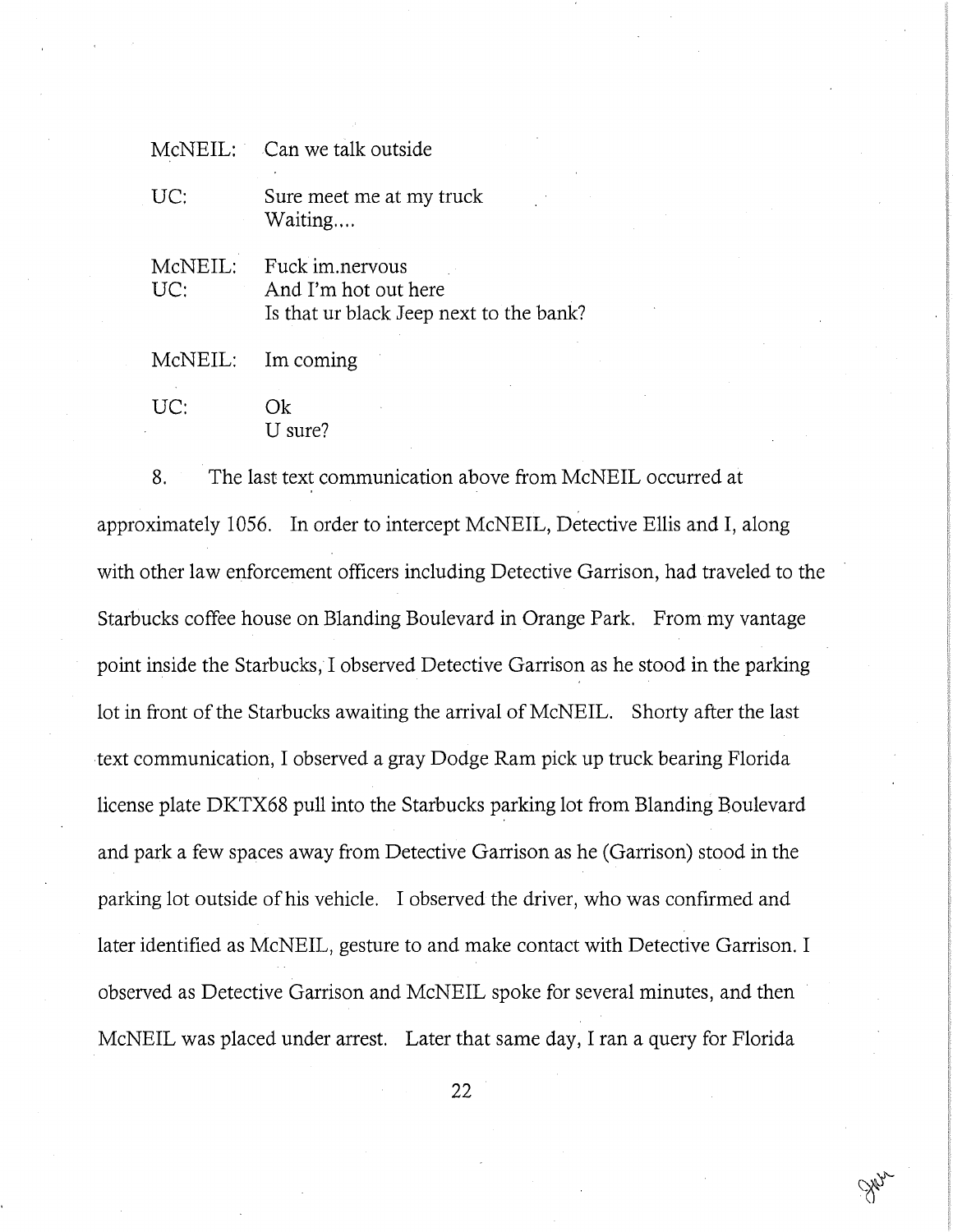license number DKTX68 using the Florida state Driver and Vehicle Identification Database (DAVID) that confirmed that the vehicle is registered to Michael Douglas McNEIL.

9. McNEIL was subsequently transported to the CCSO Orange Park substation and placed into an interview room. Detective Ellis and Naval Criminal Investigative Service (NCIS) SA J. Rogish entered the room for the purpose of interviewing McNEIL. Detective Ellis identified himself and SA Rogish and removed McNEIL's handcuffs. After confirming some biographical information, Detective Ellis advised McNEIL of his constitutional rights. McNEIL acknowledged his rights and agreed to speak with the officers. The interview was recorded on audio and video. I watched the interview using closed circuit video equipment as it was happening, and I have also the video and audio recovery of it in its entirety. During this interview, McNEIL provided, in substance and among other things, the following information:

McNEIL has been in the United States Navy for several years, and later confirmed that he was a Surface Warfare Officer on the U.S.S. Lassen. He confirmed that he used a texting application with the phone number 757XXXXXXX and that no one else uses that number or his phone. He indicated he has been using the particular online application (referenced above) for a few months and denied that he had ever met anyone through the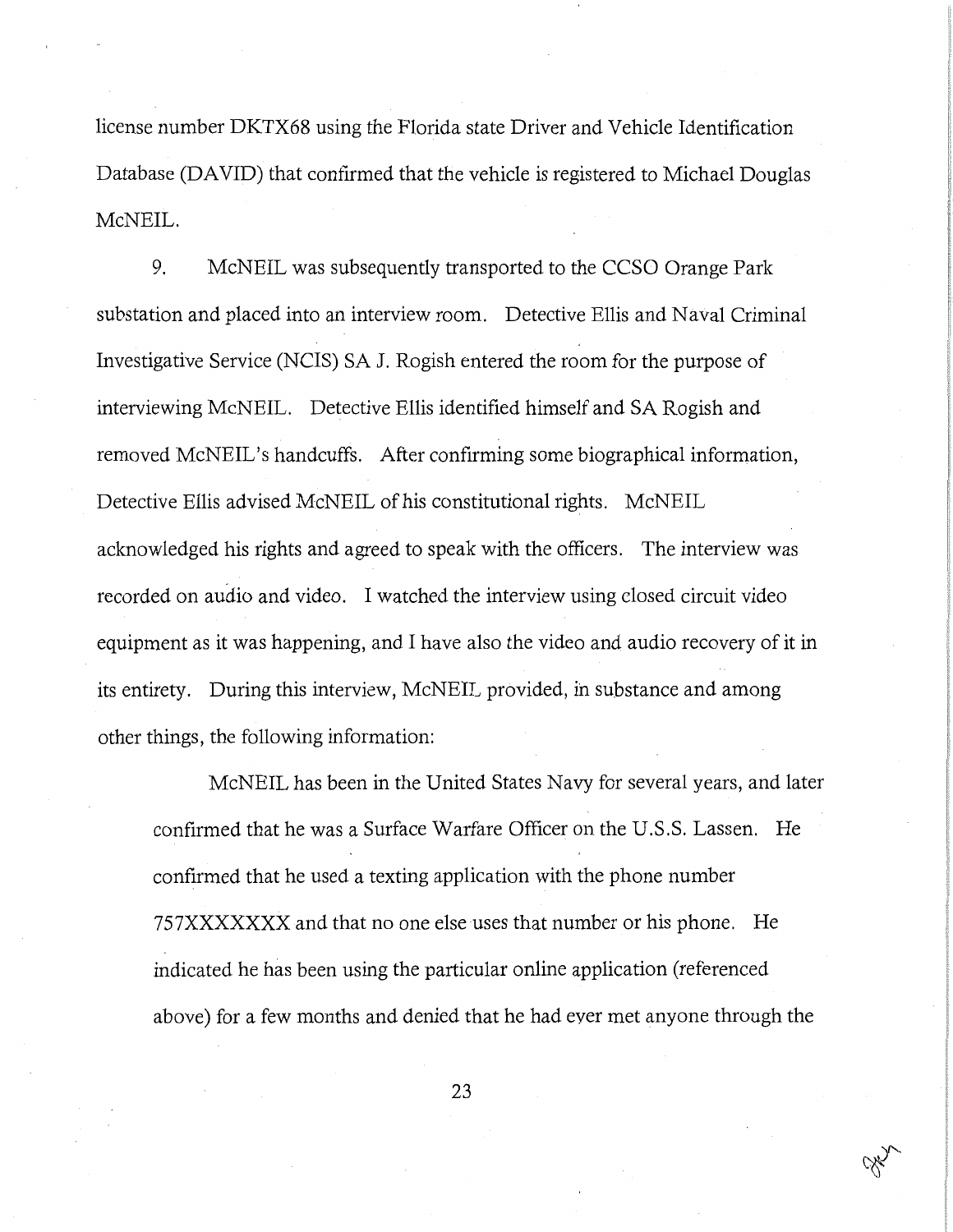application. McNEIL advised that his name on the application was "Mark". He had been talking to the person outside [Detective Garrison] for a few days. When asked how old McNEIL was told the female child was McNEIL's response was "12" and that made him "sick to [his] stomach." McNEIL indicated that while growing up, a member of his family was raped. McNEIL also indicated that he lmew the child that he and UC had discussed was deaf. McNEIL indicated in substance that his reason for meeting with the UC was for the purpose of identifying the person he was talking to as a potential criminal and going to his house. McNEIL acknowledged that he sent UC a picture of an erect penis. McNEIL and the officers discussed his claim of being a well-intentioned "vigilante" for several minutes and Detective Ellis explained to McNEIL why this claim did not make sense. McNEIL initially persisted that he did not want to do anything with the 12 year old child. While the veracity of McNEIL's claim was being questioned he stated "I wouldn't have went through with it." Detective Ellis advised McNEIL that it was a good thing that McNEIL stopped before he actually had sex with the 12 year old. After a pause, Detective Ellis asked McNEIL, "What do you think about all this? McNEIL replied, "I don't like it." Detective Ellis asked, "Why not?" McNEIL asked "Can I be honest?" and then stated "I'm just... fucked up. Um... I'm a fucking idiot. I have a perfect life, perfect

24

Shrz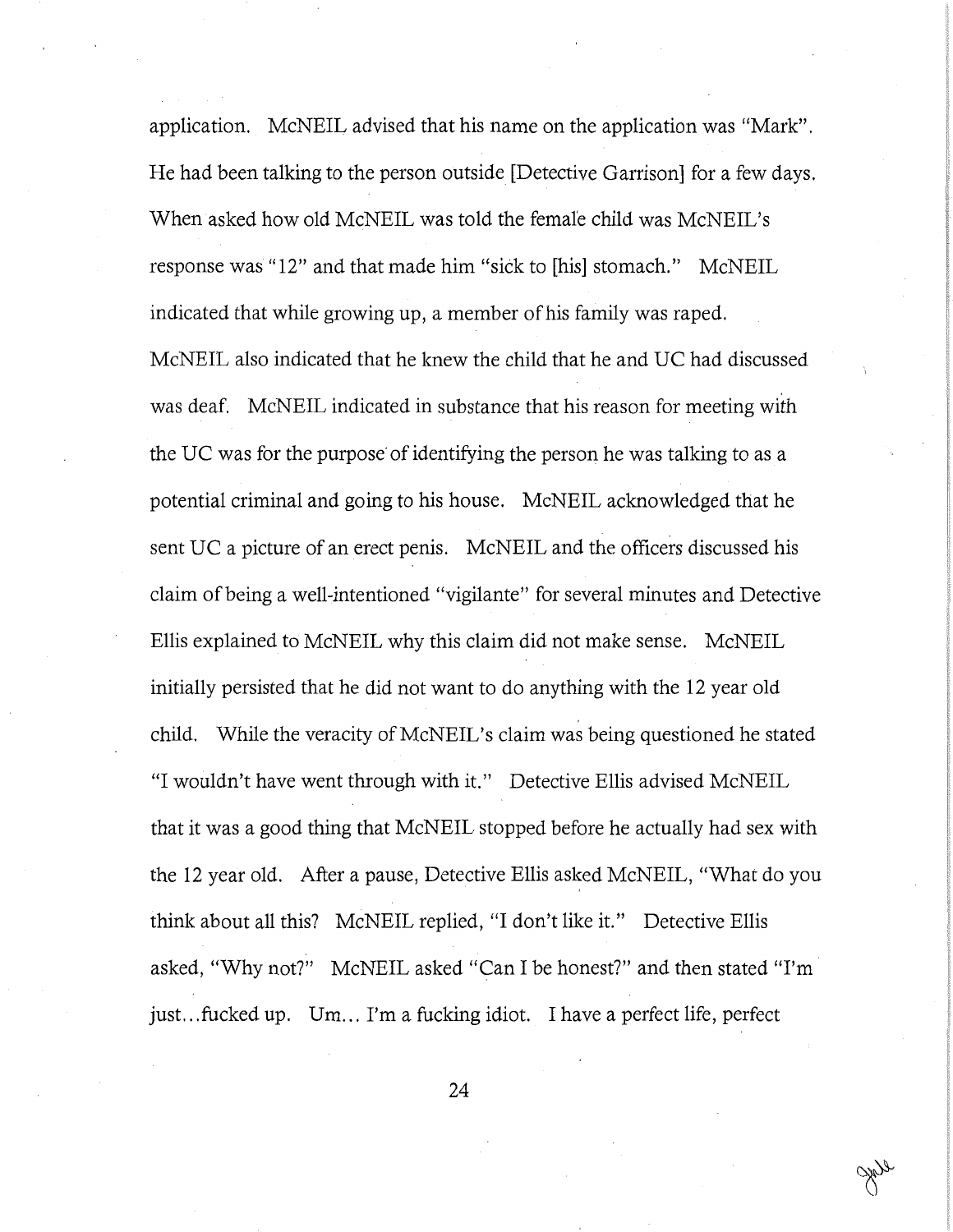wife, perfect kid ... curiosity got to me and ... I fucked up. Fucking stupid. And now, you know, I could lose everything." McNEIL stated "I apologize for making shit up." When asked why he showed up to meet with UC, McNEIL's response was "The curiosity, sir." When asked what he was curious about, McNEIL's response was "A younger girl." McNEIL also stated, "I've never done anything like this before, and honestly I know it doesn't sound truthful but, I don't, I don't know if I coulda went through with it, because of who I am, my conscience would fuckin' destroy me ... but the curiosity of just knowing ... got the better of me". McNEIL admitted that he looked at "teen porn" online but denied viewing child pornography. When asked about the use of condoms with the 12 year old child as discussed during the conversation with UC, McNEIL responded, "I didn't go prepared 'cause I didn't know if I would do it or not." He acknowledged again that he "might have done it," referring to having sex with the child. When asked how many pictures of the female child he received, McNEIL's response was "2 or 3." When McNEIL was asked how old the female child appeared in the photos, he responded "around that age," and clarified, "12 or 13." McNEIL confirmed that he understood that a 12 year old cannot consent to sex and that that is illegal. McNEIL stated that he understood that the 12 year old child was the niece of the person that he was conversing with online. McNEIL

25

Chyr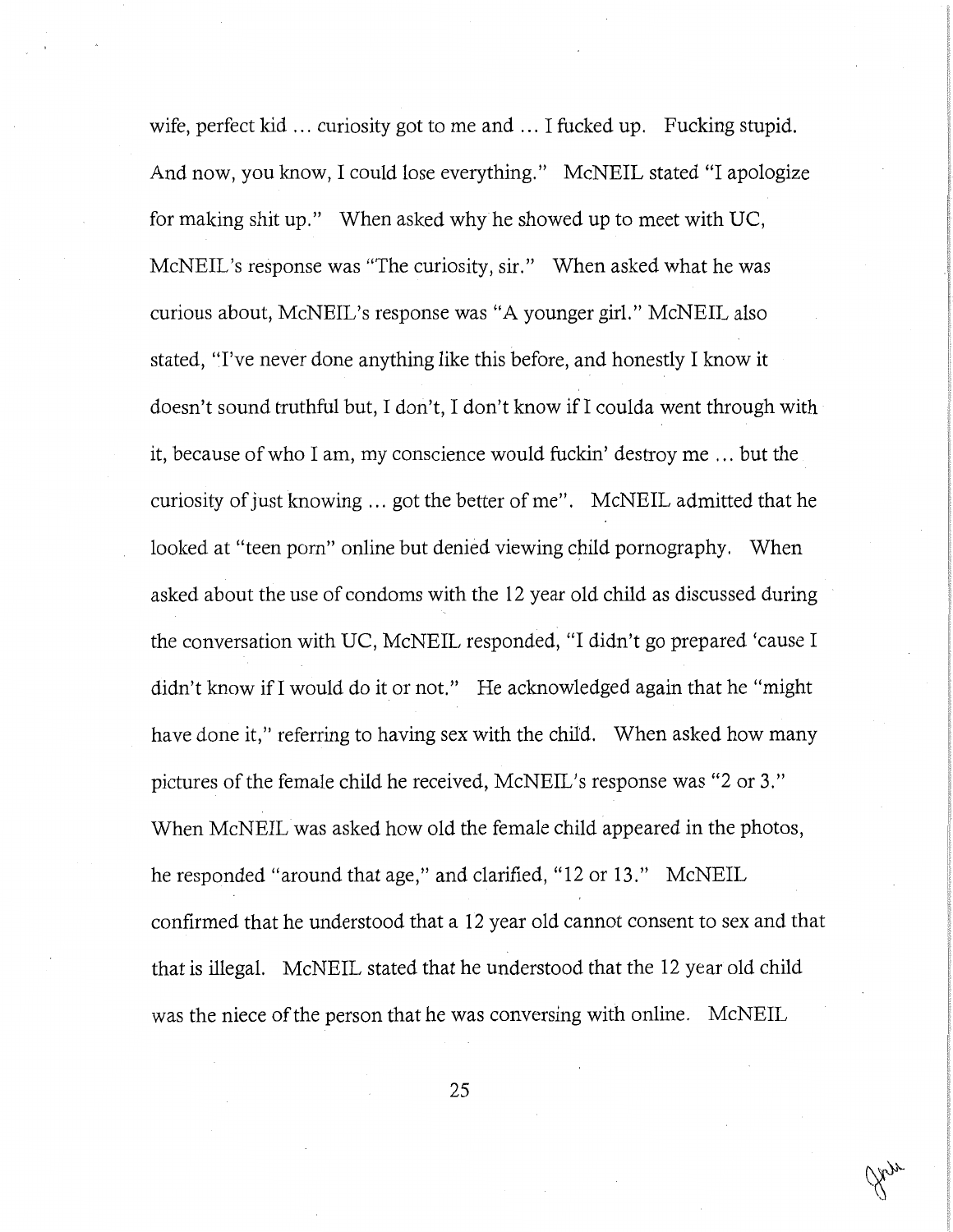stated that UC told him to bring lube to their meeting "because [the child] was young." McNEIL confirmed that, other than the "vigilante part," he had been truthful with the officers.

10. Based upon the foregoing facts, I have probable cause to believe that from on or about August 27, 2018 through on our about August 30, 2018, in the Middle District of Florida, MICHAEL DOUGLAS McNEIL, using a facility of interstate commerce, that is, by cellular telephone and computer via the internet, did knowingly and willfully attempt to persuade, induce, entice, and coerce a person whom McNEIL believed had not reached the age of 18 years, to engage in sexual activity for which a person can be charged with a criminal offense under the laws of the state of Florida, that is, the crime of lewd or lascivious battery upon a person 12 years of age or older but less than 16 years of age, in violation of Sections

26

Ston